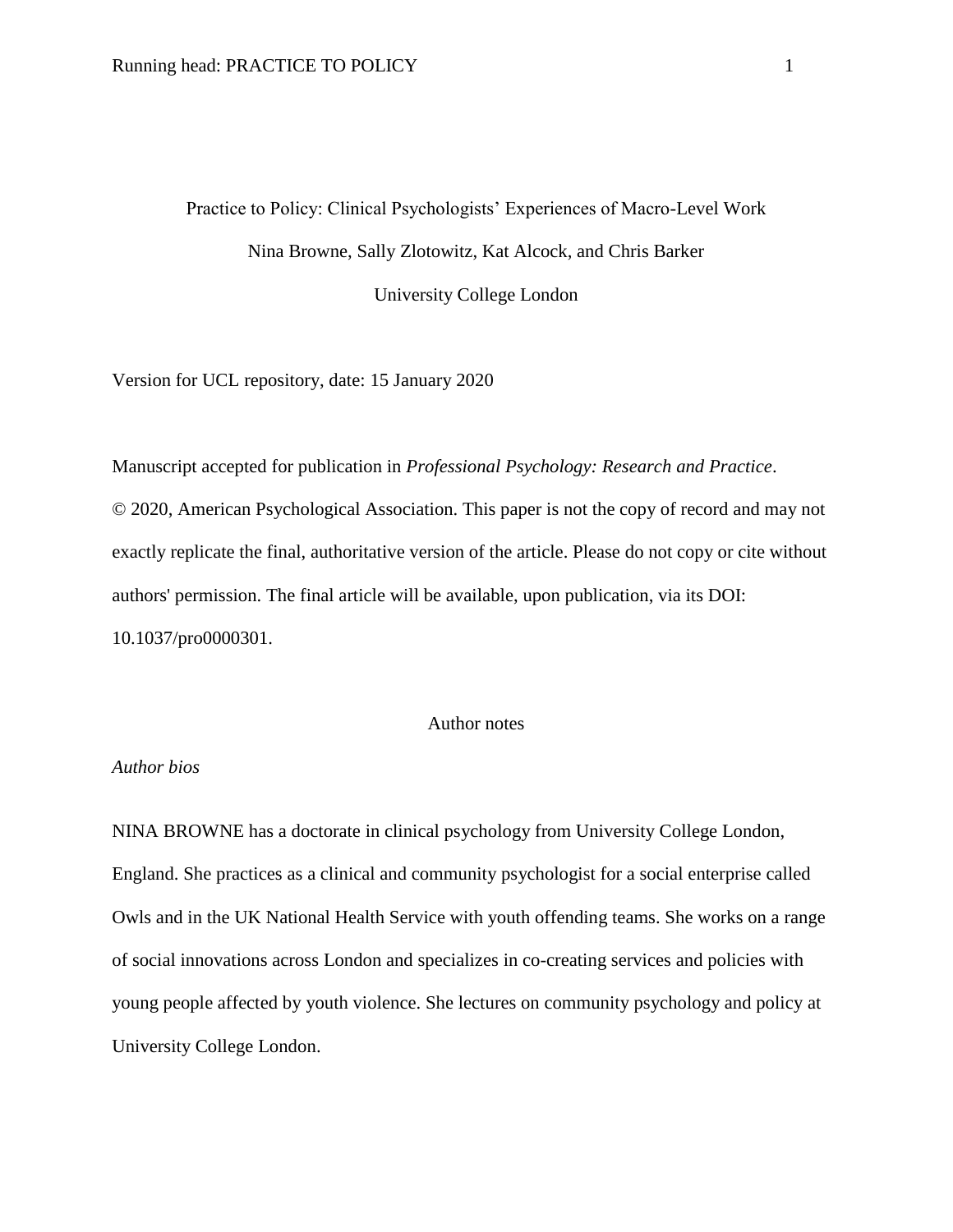SALLY ZLOTOWITZ has a PhD in neuropsychology and a doctorate in clinical psychology, both from University College London. She is a practicing clinical and community psychologist in the field of mental health innovation, through various roles at MAC-UK and the social innovation charity, Nesta. She is currently Chair of the British Psychological Society's Community Psychology Section, co-founder of Psychologists for Social Change and a founding member of the Housing and Mental Health Network.

KAT ALCOCK has a doctorate in clinical psychology from Royal Holloway, University of London, England. She is currently Principal Clinical Tutor, Senior Admissions Tutor and Strategic Lead: Access and Inclusion for the Doctorate in Clinical Psychology at University College London. Kat is the founder and lead of the Division of Clinical Psychology mentoring scheme for Black and Asian aspiring clinical psychologists.

CHRIS BARKER received his PhD in clinical psychology from UCLA. He is an Emeritus Professor at University College London, England. His research is on psychological helping and support.

All four authors are affiliated with the Department of Clinical, Educational and Health Psychology, University College London, London, England.

This paper derives from the first author's Doctorate in Clinical Psychology at University College London. It has been presented at several conferences in various forms.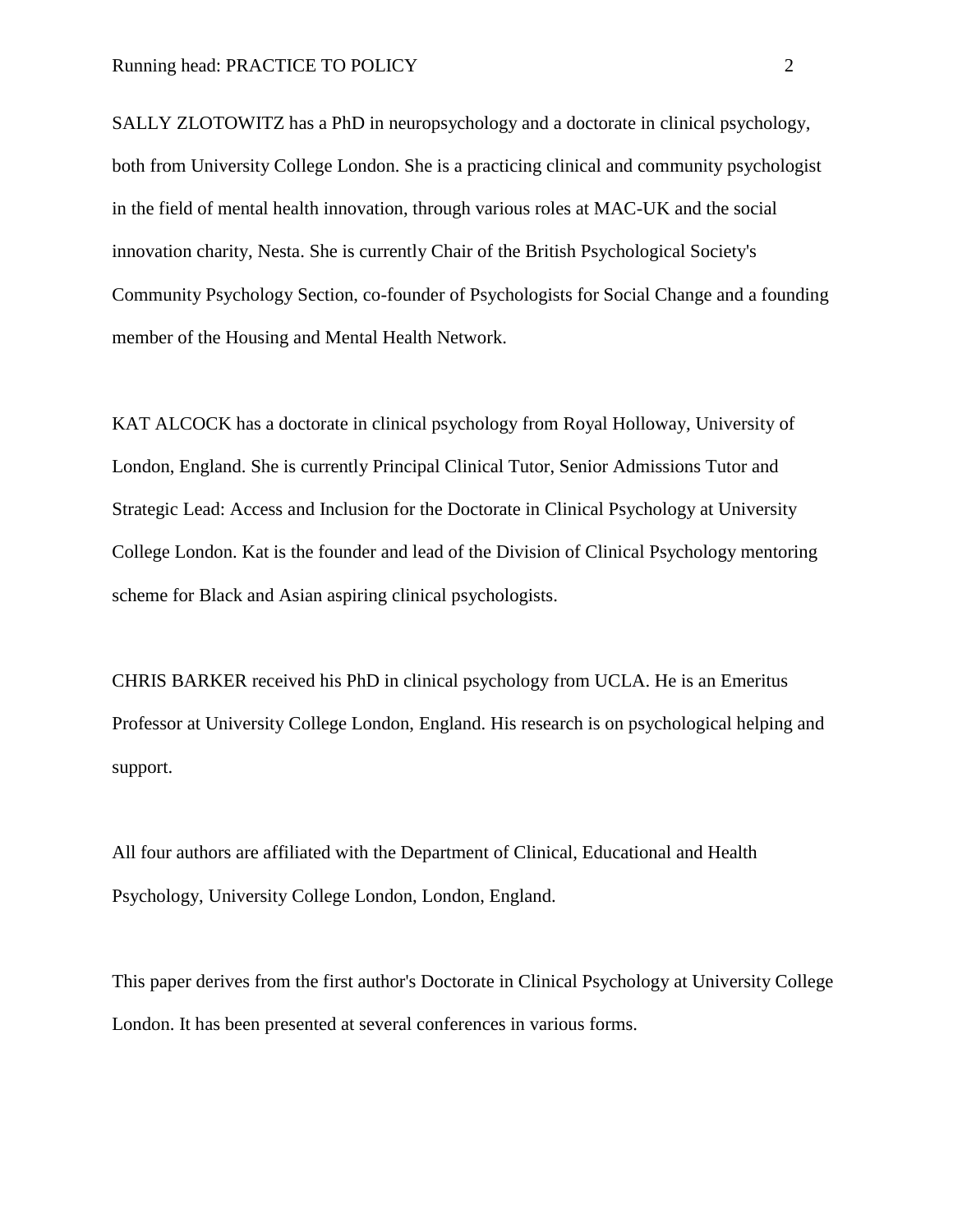Thanks to our participants for taking time out of their busy schedules to relate their fascinating professional journeys. Length constraints of this paper meant that we could do scant justice to the richness of their ideas.

Correspondence concerning this article should be addressed to Chris Barker, Dept. of Clinical, Educational and Health Psychology, University College London, London WC1E 6BT, England. Email: c.barker@ucl.ac.uk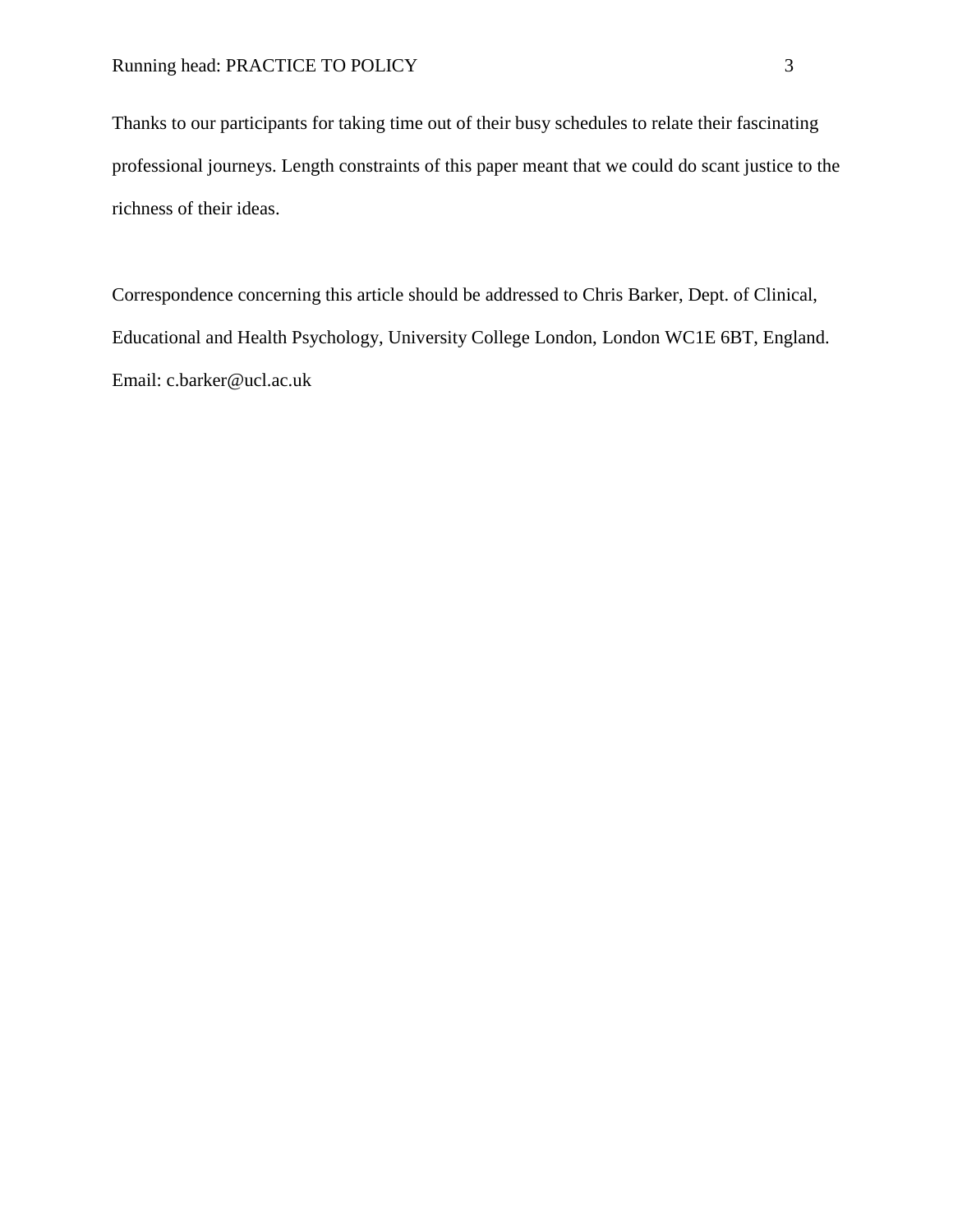#### Abstract

**Aims:** Many clinical psychologists have ventured beyond therapeutic and assessment roles to undertake public policy work. However, little research has systematically examined clinical psychologists' roles in policy work and the implications of such work for the profession. This qualitative study examined the influences, processes, skills and knowledge underpinning policy work by clinical psychologists, and the challenges and facilitators encountered.

**Method:** Participants were 37 UK clinical psychologists, from a broad spectrum of specialties, who had engaged in public policy work. They were selected by purposive sampling and snowballing to take part in a semi-structured interview about their experiences of policy work and social action. Transcripts were analyzed using Thematic Analysis.

**Results:** The analysis yielded six themes, grouped into two domains: (1) 'Getting There', describing participants' professional journeys to policy work, including early influences and career paths, and (2) 'Being There' describing their experiences of working in this way, the challenges and facilitators in the process, and the skills and knowledge upon which they drew. **Conclusions:** Clinical psychologists already possess core clinical and research skills that may potentially be adapted to work within broader political systems. However, they need to learn to use their existing skills in a different context, and also acquire some additional skills unique to policy-level work.

## **Public Significance Statement**

This study investigates the experiences of 37 clinical psychologists who had moved from a purely clinical role to undertaking policy work. It examines their various professional journeys, and describes some of the challenges and facilitators involved in doing policy work.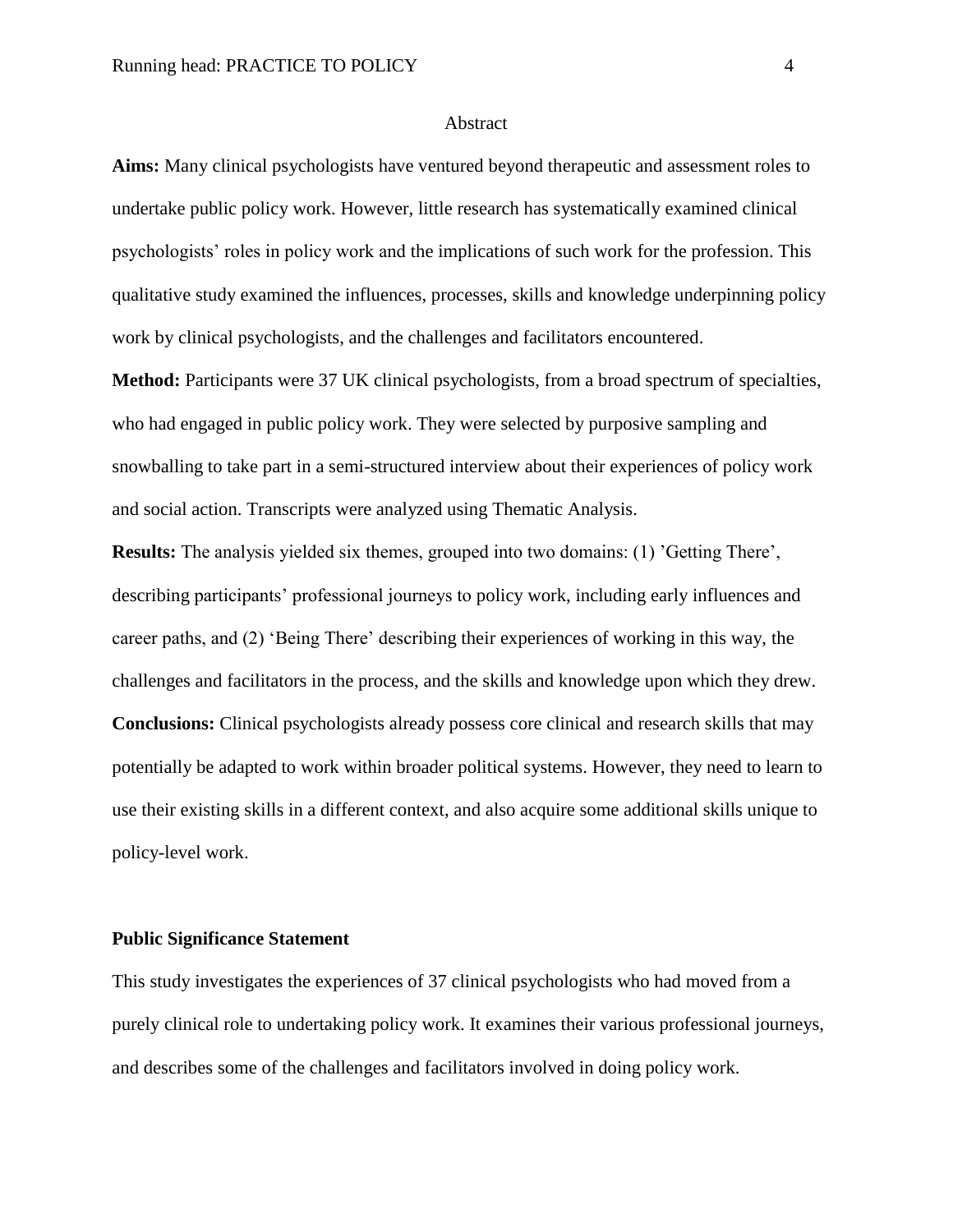*Keywords*: policy, social action, clinical psychology, psychologists' roles, qualitative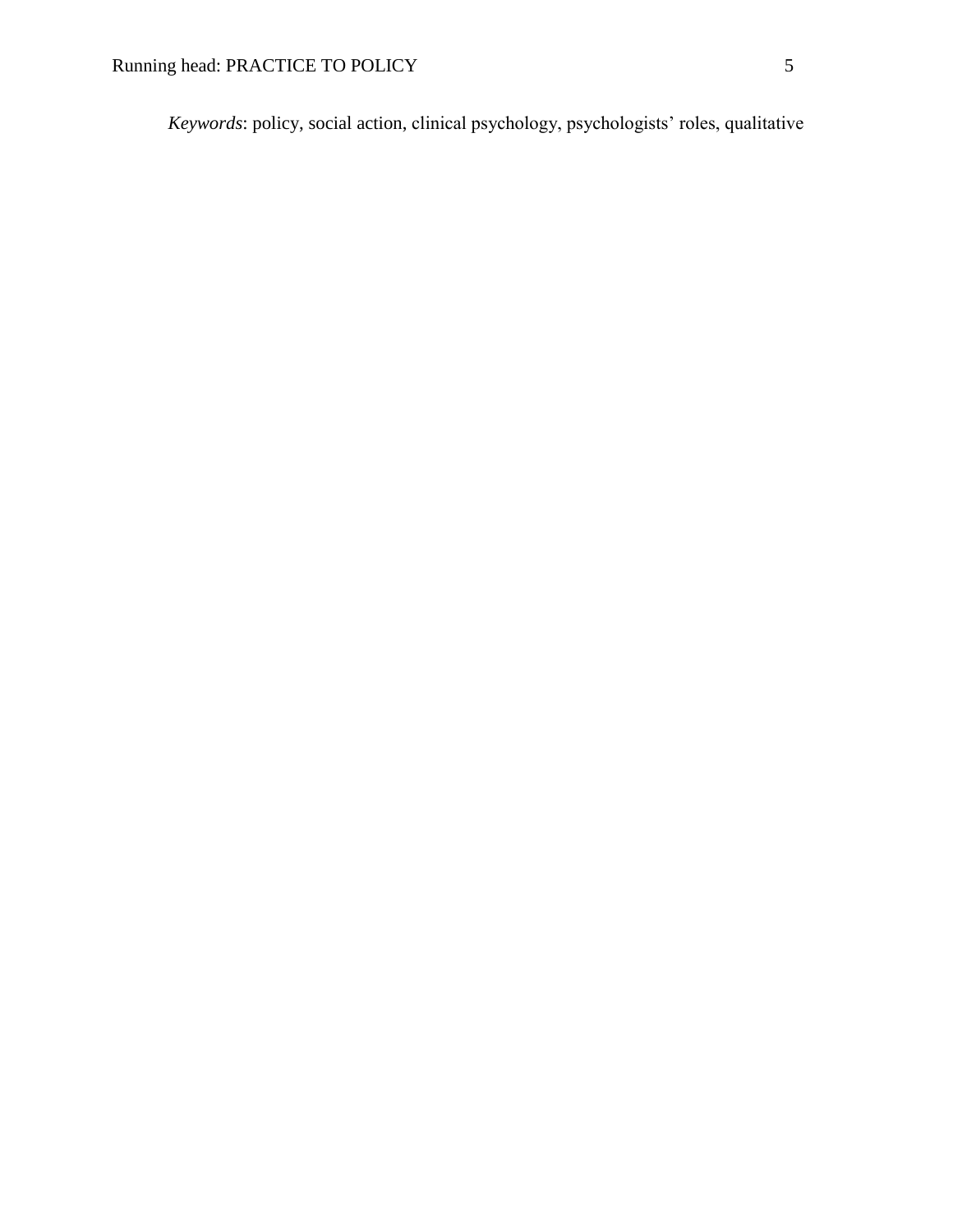Practice to policy: clinical psychologists' experiences of macro-level work

Clinical psychology professionals primarily work with individual clients in clinical settings (Hall, Turpin & Pilgrim, 2015). But it was not ever thus: Witmer (1907), the founder of US clinical psychology, conceptualized the role as extending beyond clinical settings, drawing on psychological knowledge in order to engage in preventative social action. However, the profession developed along different lines (Humphreys, 1996). Following the Second World War, psychological therapy started to become its core activity, and, although its theoretical models changed, from behaviorism through to the cognitive revolution, they remained focused on intra-psychic phenomena (Humphreys, 1996; Pilgrim & Treacher, 1992). Comparative analyses of the roles of clinical psychologists in the USA, the UK (Pilgrim & Treacher, 1992), and Ireland (Doren & Carr, 1996) confirm the predominance of intra-psychic approaches (Norcross, Brust & Dryden, 1992; Norcross & Karpiak, 2012; Norcross, Karpiak, & Santoro, 2005; Richards, 2015).

Progress has recently been made in understanding the impact of socio-economic factors, such as inequality, on health and mental wellbeing (Marmot, 2015; Pickett & Wilkinson, 2010; Prilleltensky 2012). The World Health Organization proposed that "A focus on social justice may provide an important corrective to what has been seen as a growing over-emphasis on individual pathology" (Friedli, 2009, p.7). However, unlike medicine, clinical psychology does not have a public health arm, and historically clinical psychologists have had limited involvement in health and social policy (Simon, 1970), in contrast to other professional groups. The American Counseling Association has developed the role of 'social justice counselors' (Ratts, 2009; Ratts, Toporek & Lewis, 2010; Toporek, Lewis & Crethar, 2009), and has also included social justice training on their doctoral courses alongside placements related to social policy (Burnes & Singh, 2010; Schmidt & Nilsson, 2005; Singh et al., 2010). The Public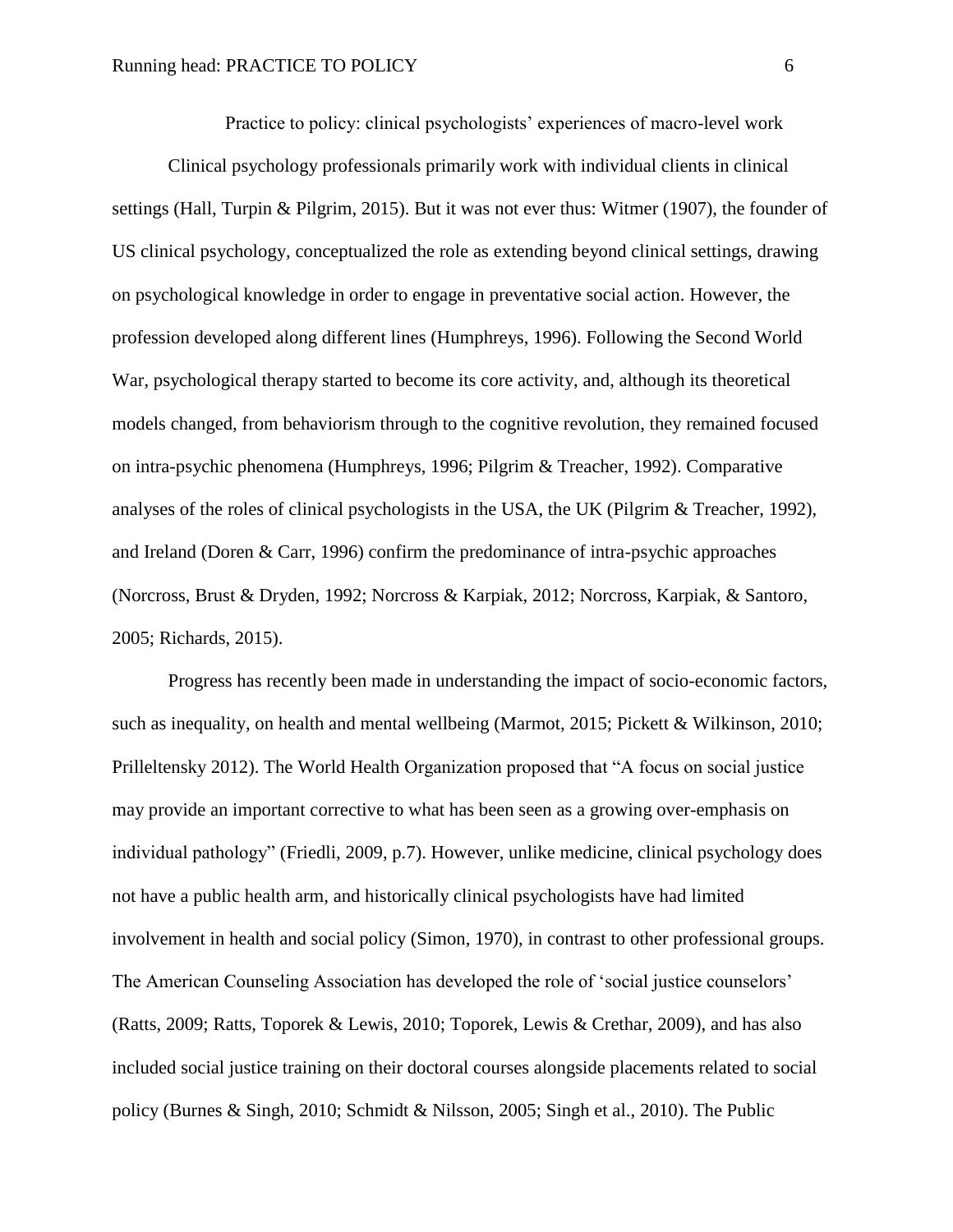Psychology Doctoral training model also provides a leadership community based framework (Chu et al., 2012) and application in community mental health settings (Carr & Miller, 2017). In psychology in general, there is a longer history of public policy involvement, with an increasing number of psychologists in US government positions and advocacy engagement (Garrison, DeLeon, & Smedley, 2017).

Clinical psychologists have, however, become aware of the distress that the social and economic environment causes to their clients (Barr, Kinderman & Whitehead, 2015; Harper, 2015; Harris, 2014; McGrath, Walker, & Jones, 2016). Many have been influenced by community psychology, which views psychological distress as arising within a social, cultural, historical and political context (Levine, Perkins, & Perkins, 2005; Orford, 2008), and some have drawn on these ideas in order to move beyond the realm of individual work to intervene at a wider systems level.

Bronfenbrenner's (1979) ecological model of human development uses a four-level framework to conceptualize the complex systems that may impact on an individual's wellbeing. Originally proposed in a developmental context, it is now used more broadly (Harris, 2014; Nelson, Kloos, & Ornelas, 2014; Phillips, 2000), and can usefully be applied to the possible roles of the clinical psychologist:

- 1. Micro-level: e.g. individual or family therapy
- 2. Meso-level: e.g. interventions within a child's school
- 3. Exo-level: e.g. interventions in partnership with a local community group
- 4. Macro-level: e.g. working to change state or national policies on health and social care

Macro-level intervention aims to achieve social or political change that in turn impacts on the other levels in the system. Nelson and Prilleltensky (2005) describe two main approaches to macro-level intervention: ameliorative and transformative. Ameliorative interventions work to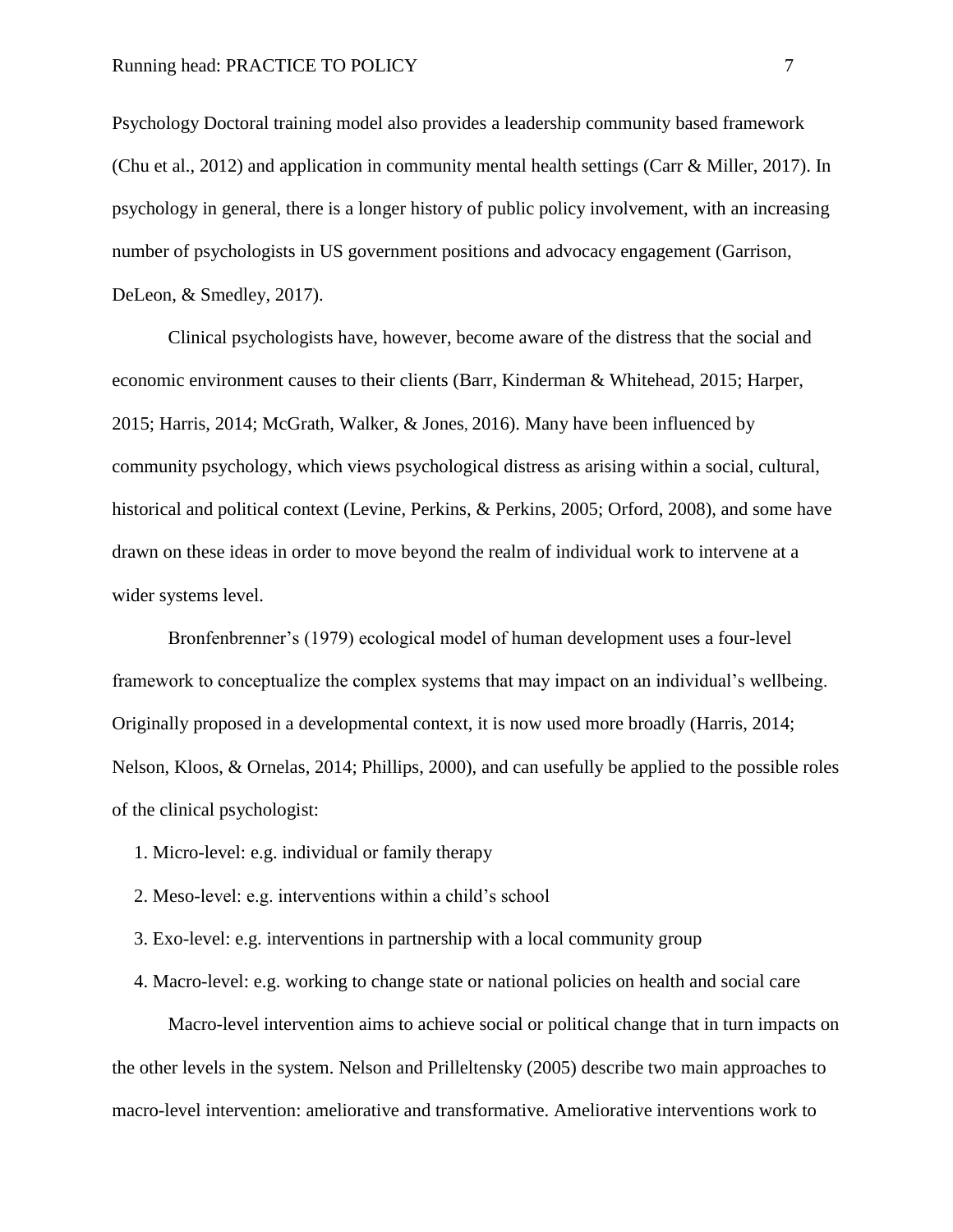change policies relating to the treatment of individuals, such as by developing and disseminating more effective forms of therapy (e.g., Clark et al., 2009), whereas transformative interventions strive to change policies relating to broader social issues, for example, focusing on changing power relationships and oppressive structures (Jason, 2013; Nelson, 2013). However, identifying problems and then implementing remedial policy changes is not easily done. Multiple factors determine whether any given issue even registers on the political agenda (Kingdon, 2003), and then applying research findings to public policy is a complex, challenging, and time consuming process (Humphreys & Piot, 2012; Shinn, 2007).

Clinical psychologists working at a macro-level face a number of barriers. These are linked to the dominance of micro- and meso-level interventions in clinical training, as well as the structure and positioning of clinical psychologists within employing organizations. Hosticka, Hibbard, and Sundberg (1983) use the term 'policy-knowledge gap' to describe the lack of knowledge about policy within psychology. They found that clinical psychologists feared that policy work was 'overly social' and engagement with it might result in a loss of political neutrality. Researchers and policy makers also have different agendas and professional cultures (Caplan, 1979; Humphreys & Piot, 2012; Maton, Humphreys, Jason & Shinn, 2016; Shinn, 2007), which may make working together more challenging.

Much of the literature on psychologists' roles in policy is theoretically based (Hage  $\&$ Kenny, 2009; Schmidt & Nilsson, 2005) and we know little about the experiences of clinical psychologists who have worked at this level. Three exceptions are the volumes by Maton (2016), and by Kelley and Song (2016) focusing on community psychologists in the US, and by Sternberg, Fiske, and Foss (2016), focusing on eminent psychological scientists generally. These case studies present illuminating accounts of individuals who have succeeded in 'making a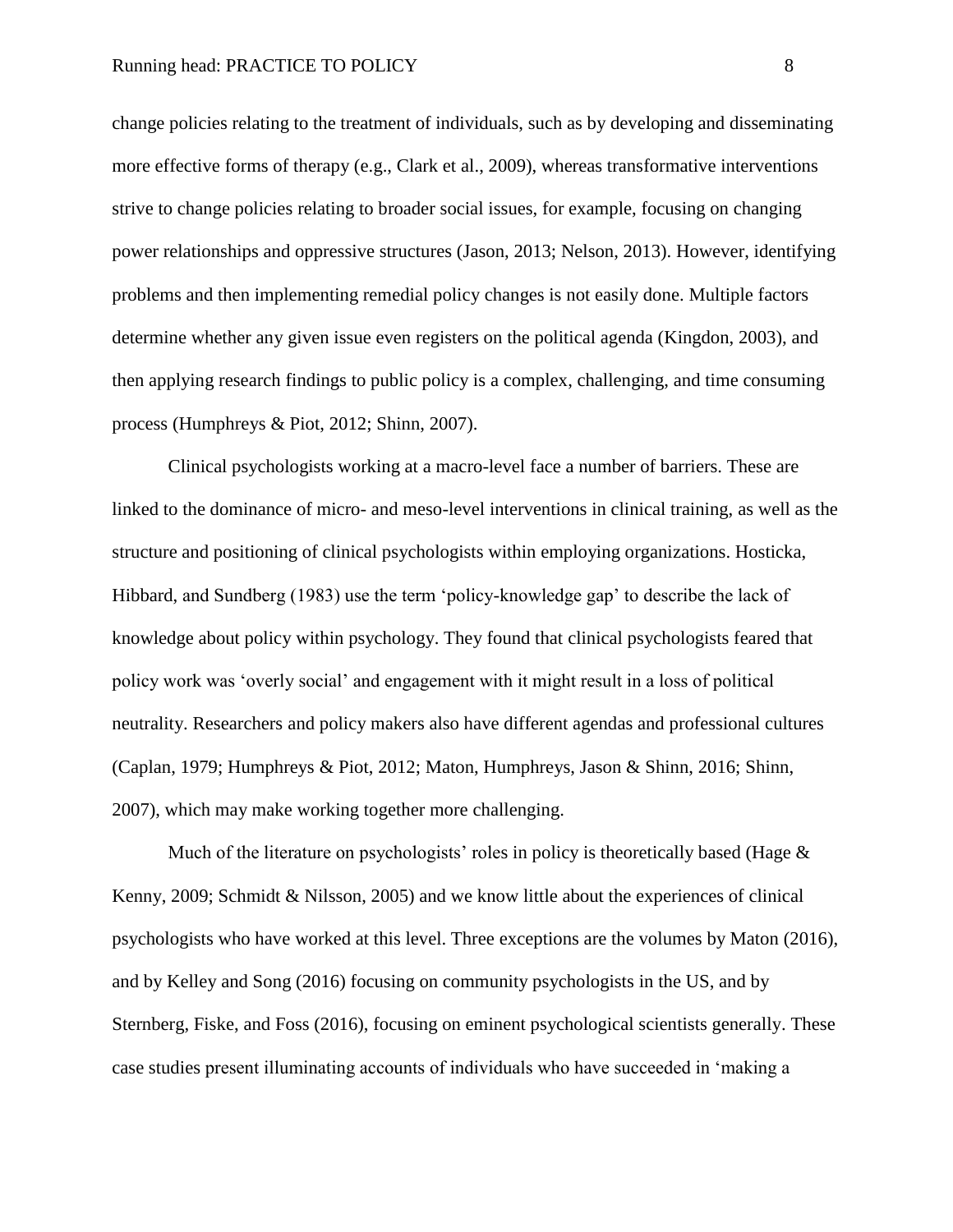difference' (Sternberg et al., 2016); however, they do not attempt a systematic thematic analysis of their material.

## **Present Study**

The present, UK-based study investigated the experiences of clinical psychologists who had engaged in macro-level work, particularly policy work. An exploratory qualitative approach, using thematic analysis (Braun & Clarke, 2006), was chosen, since little is known about this topic (Barker, Pistrang, & Elliott, 2016). The study examined how these clinical psychologists had moved beyond individualized approaches to engage with a range of policy issues: what processes were involved, what competencies were required, and what barriers and facilitators were encountered. It aimed to map their career paths from practice to policy, in order to better understand the role that clinical psychology can play in policy development.

#### **Method**

## **Recruitment Procedure**

Participants were eligible if they were clinical psychologists qualified to masters or doctoral level who had engaged in macro-level policy work in the UK. They were recruited using purposive sampling and snowballing, in four phases:

*1. Identifying well known clinical psychologists in the field.* Initially, we identified clinical psychologists who had a high profile in macro-level policy work, using their publications, activity on professional networks, or their general reputation.

*2. Informal survey of local psychologists.* We asked the clinical psychology faculty on our university to identify clinical psychologists in their specialty areas who met the inclusion criteria. This helped to ensure that the final sample was drawn from a range of sub-specialties (e.g., intellectual disabilities, child and adolescent mental health).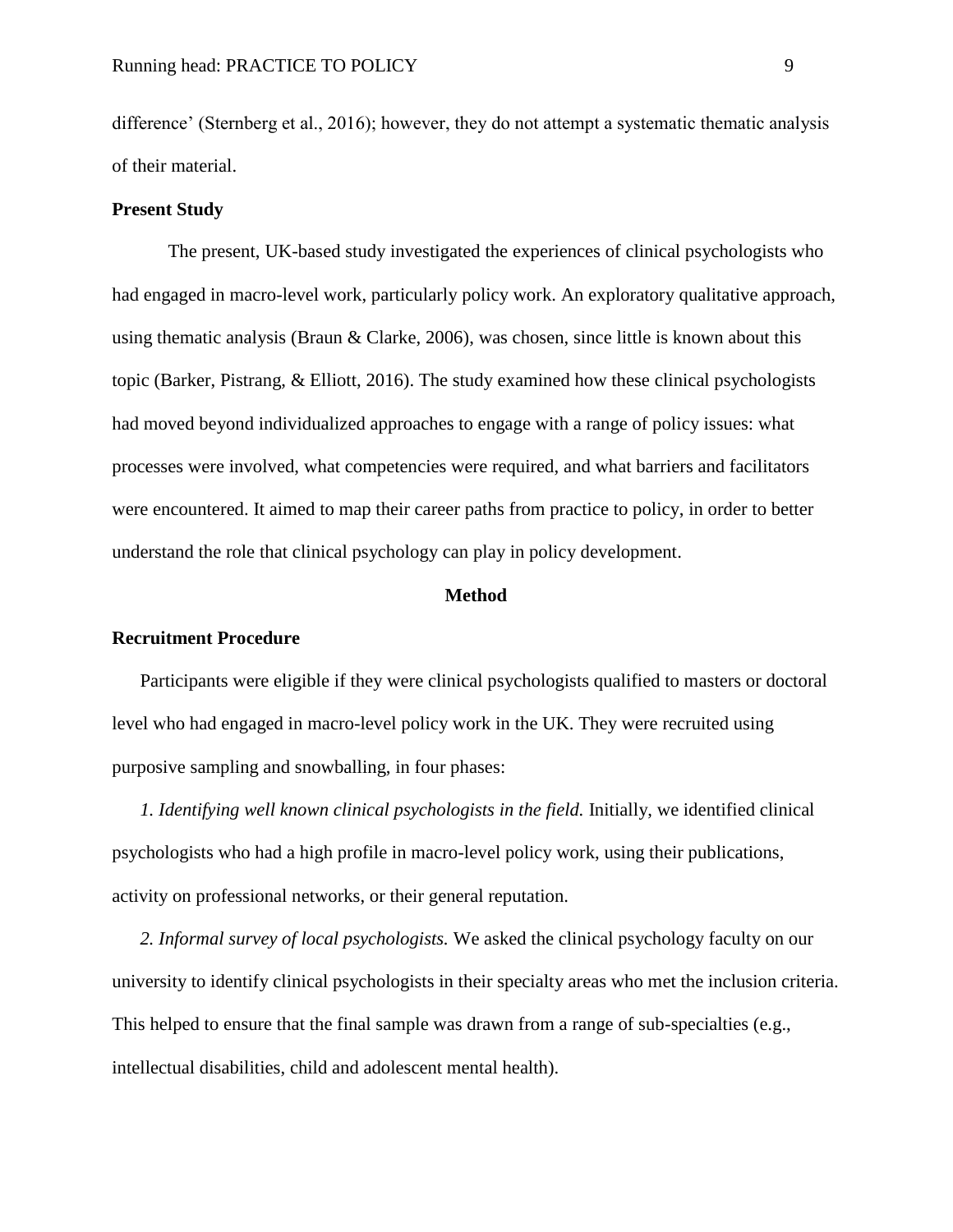*3. Snowballing.* Once interviewing had begun, a snowballing procedure was used, asking initial participants to identify other psychologists who met the inclusion criteria.

*4. Monitoring the emerging sample.* The emerging sample was regularly monitored to maximize its demographic diversity, on gender, ethnicity and age. Recruitment ceased when we had a substantial, broadly representative sample.

Potentially eligible participants were emailed about the study. Those who expressed interest were sent an information sheet and consent form. Signed consent was obtained on the day of the interview.

The study was approved by the University research ethics committee.

## **Participants**

We invited 43 psychologists to take part; 37 (16 women, 21 men) were interviewed (two declined, three could not be interviewed within the time frame, and one withdrew after arranging the interview). Participants were between 30 and 84 years old, median 61.5 (the ages of four participants were not recorded.) They had been qualified in clinical psychology, mostly to doctoral level (the majority with PhDs), for between 1 and 48 years, median 34, but, in terms of macro-level skills beyond the purview of clinical training, they were largely self-taught. They had worked in a range of clinical populations, the most common being adult mental health, child and adolescent mental health, and intellectual disabilities. Most participants held senior positions in organizations that employed them or that they had started themselves, either in academia, in charities or social enterprises, in the National Health Service, or the Civil Service. Most were carrying out their policy work in addition to their main jobs. Many were responsible for initiating far-reaching policy changes or establishing new ways of delivering services.

## **Interview**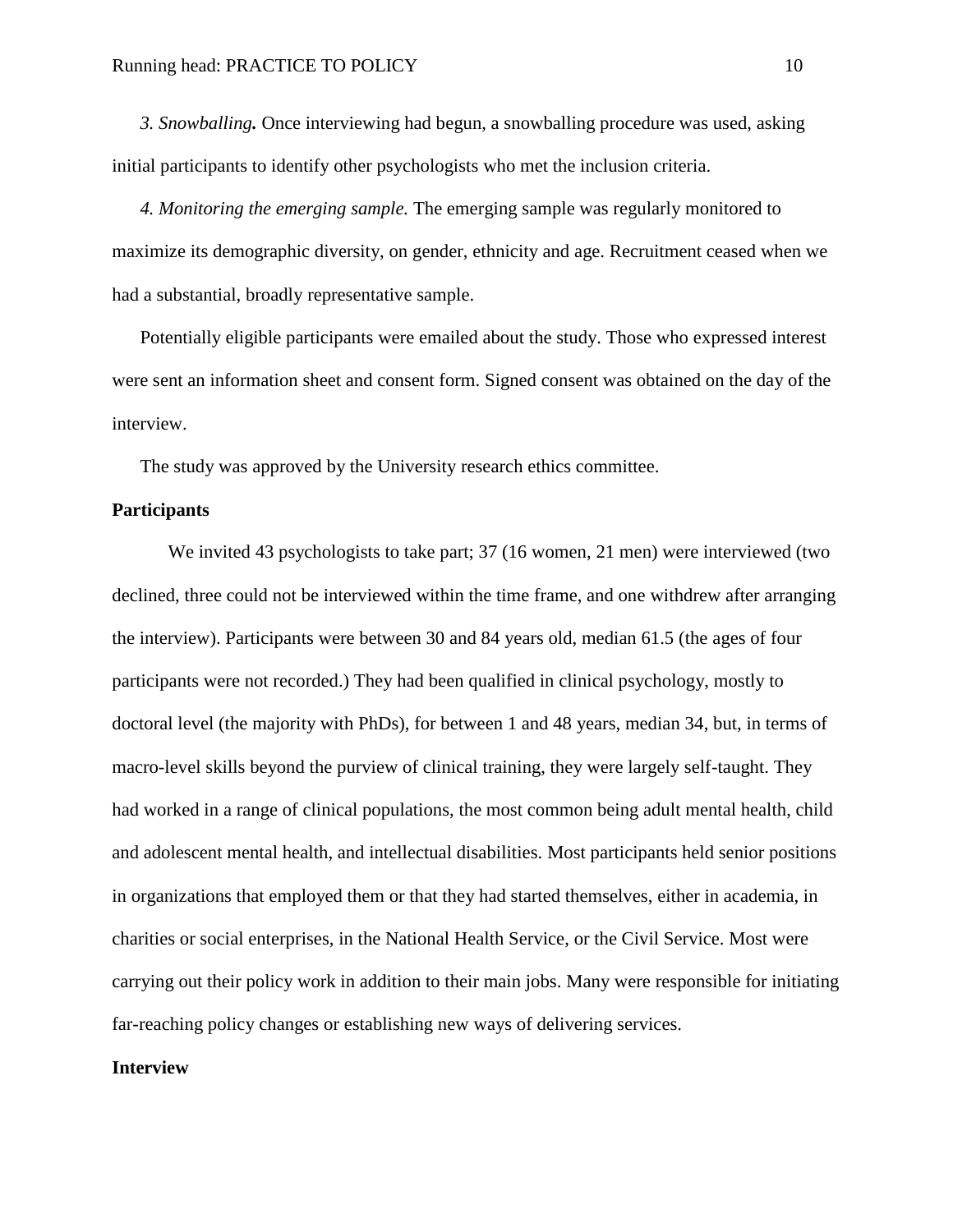The semi-structured interview schedule covered six areas: (1) career path and influences, (2) example of policy work, (3) barriers and facilitators, (4) skills and competencies, (5) training and recommendations, and (6) dissemination. Twenty-two interviews were completed face-toface, twelve by video call, and three by telephone only. All were audio-recorded, with the participant's consent, using an encrypted electronic recording device. On average they lasted about an hour. They were transcribed using Express Scribe (NCH Software, Canberra, Australia); transcripts were password protected.

#### **Data Analysis**

Transcripts were analyzed using Braun and Clarke's (2006) approach to thematic analysis, which has a six-stage procedure: (1) familiarization of the data through repeated reading, (2) generating initial codes, (3) organizing the initial codes to generate themes, (4) reviewing and refining common themes across the full data set, (5) defining themes and subthemes, and (6) selecting quotations to illustrate themes. The NVivo software (QSR International) was used to support the analysis.

## **Researchers' Background**

All authors are white British clinical psychologists, who take a pluralistic stance to their work and sympathize with community psychology values and the desirability of psychologists being involved in policy. The first author conducted this study as her doctoral thesis, under the supervision of the other three authors. In line with standard qualitative research procedures, we attempted to 'bracket' our preconceptions during the analysis and interpretation of the data (Fischer, 2009).

## **Results**

The 37 participants provided vivid accounts of their individual journeys from practice to policy. The analysis yielded six themes (Table 1), grouped into two domains: (1) 'Getting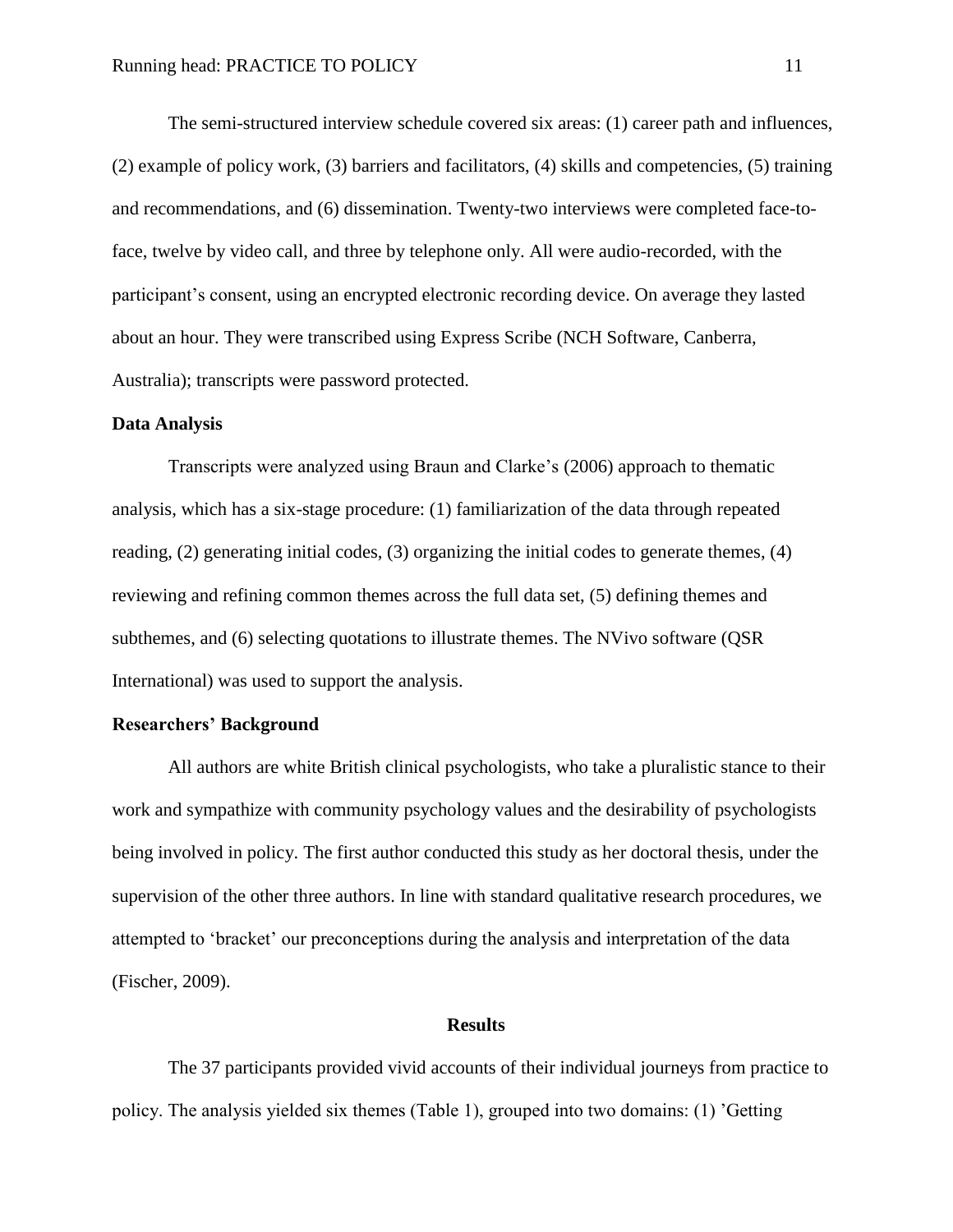There', which describes participants' early personal and professional experiences of beginning to understand and undertake macro-level work and (2) 'Being There' which describes their experiences of working in this way, the challenges and facilitators in the process and the skills and knowledge that they drew upon. Participants had uniformly embarked on a professional journey, starting from standard clinical psychology practice and ending in positions with the potential to have a wider impact in society (see Box 1 for three specific examples). Their journeys involved forming collectives and collaborating with other professionals, policy makers, and service users to create rich learning experiences.

Box 1. Three illustrative professional journeys

Throughout his career, P9 has worked in positions that combine work in a university department with practice in the UK National Health service. He has been an influential advocate for a community psychology approach. His work has focused on the addictions, particularly gambling addiction, which he views as a political problem, highlighting the deleterious impact of the gambling industry. He has made frequent media appearances, and has given evidence to several government committees.

P31 is an early-career clinical psychologist who founded a social enterprise that pioneered a model of co-producing services with socially excluded young people. In addition to working at a community level, she has also been influential in shaping policy, acting as a mental health advisor and consultant to a number of agencies across central and local government, the UK National Health Service, police and the voluntary sector.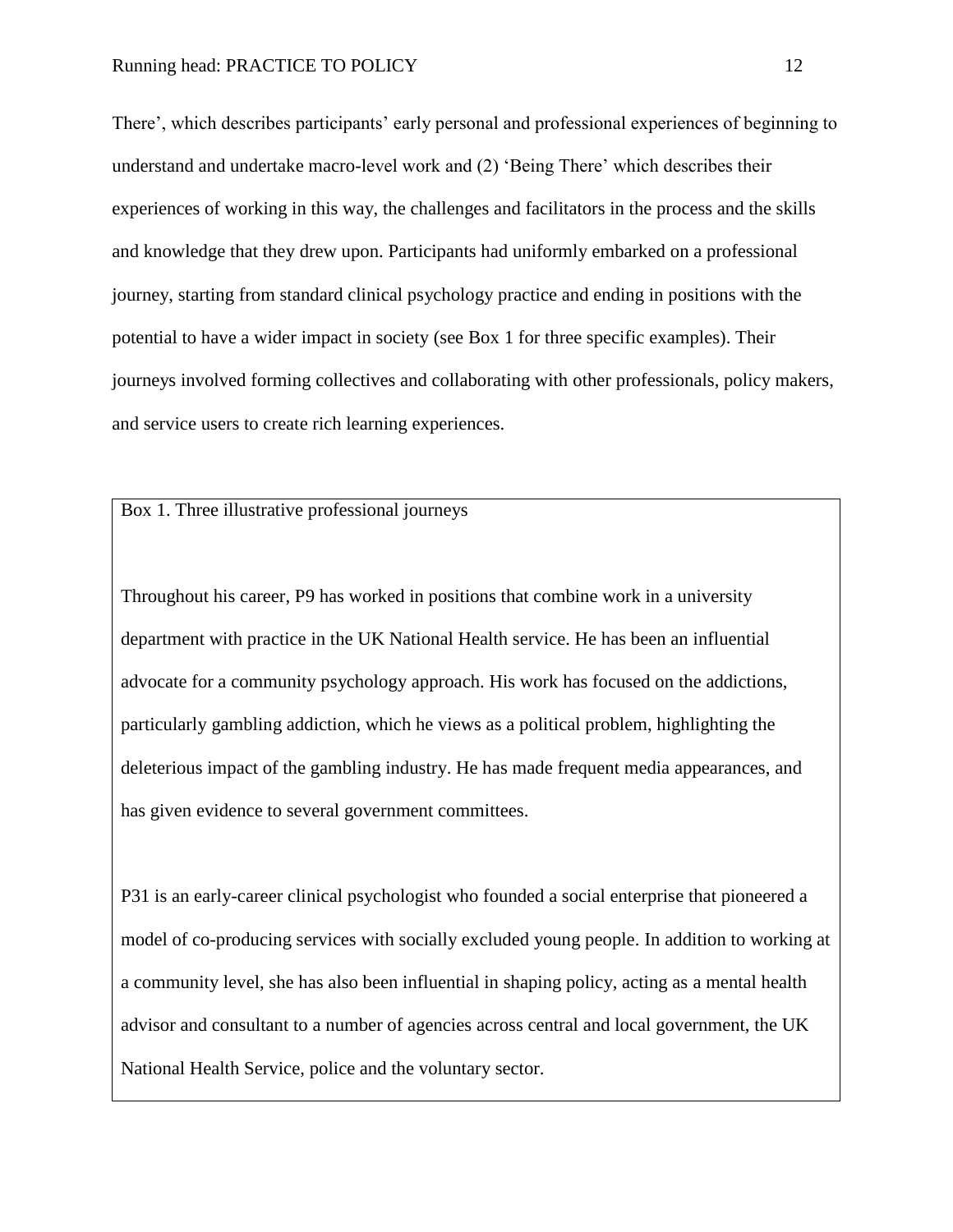P36 started out working in the UK National Health Service and in university-based psychological therapy trials. She has had a longstanding interest in the application of research to clinical practice, and has led or contributed to a number of UK Department of Health policy initiatives. She has also been a longstanding activist for homosexual equality, highlighting aspects of gay identity and mental health.

In the following presentation of the thematic analysis, theme labels are italicized headings, sub-theme labels are in bold in the text, and P denotes the participant code number. Ellipses (…) indicate editorial omissions; square brackets [ ] indicate editorial comments.

## **Domain 1: Getting There**

## *1.1 Early influences*

Participants' decisions to enter clinical psychology arose from early influences,

comprising **social and political ideologies**, and **personal values**

*Ideas like community psychology and liberation psychology have been very interesting, and feminism. I think as a result most of my life in activism has been around feminist causes. (P6)*

Many were drawn to areas which emphasized social change and where social action was a central tenet, such as community psychology and intellectual disabilities. Regardless of their professional identification, they tended to view psychological distress in socio-political contexts and were keenly aware of the **limitations of individual therapy**.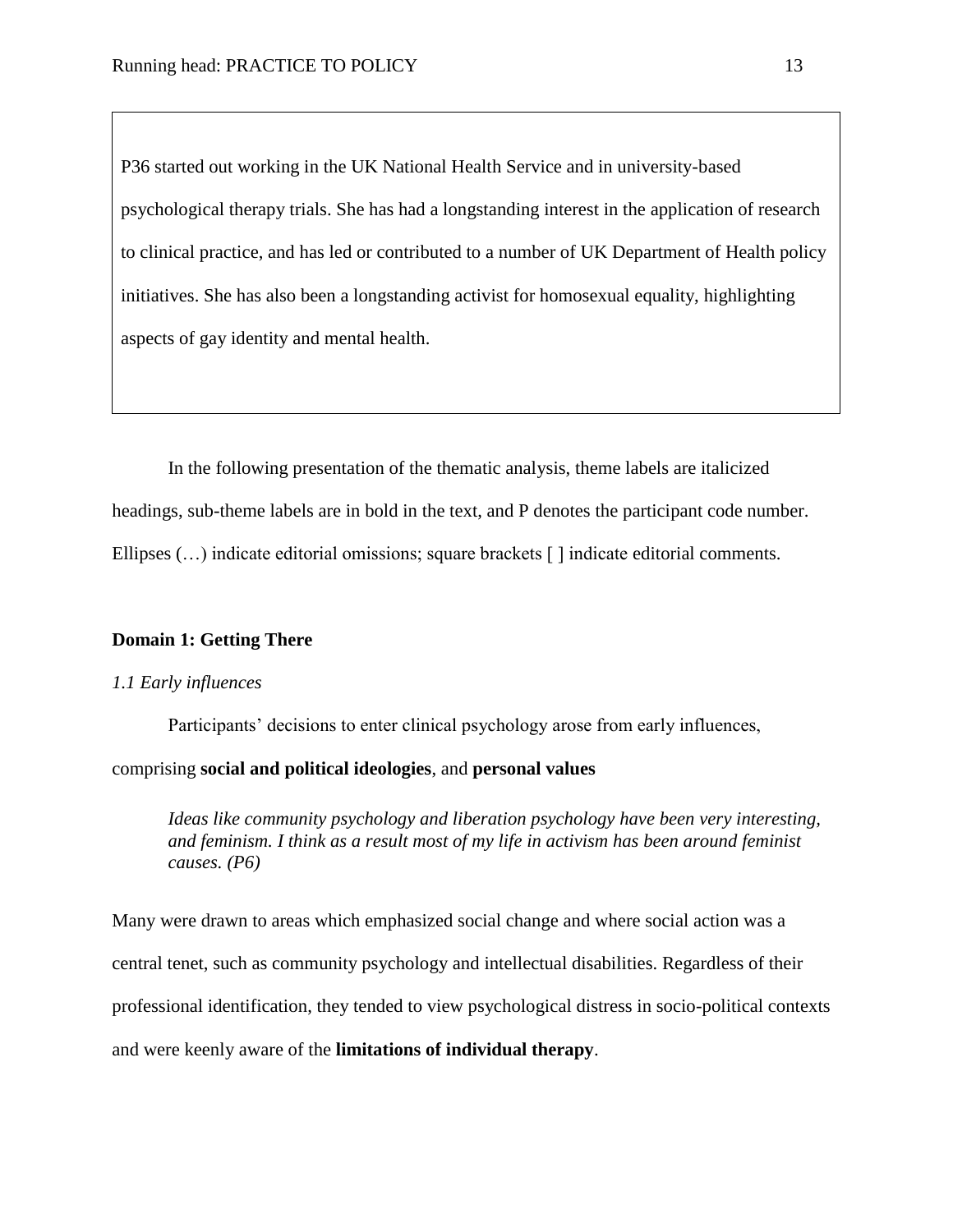*I'd sit in the GP surgery* [general practitioner's office building]*, I just felt completely and endlessly inadequate and ill prepared to do anything about it, other than to provide this ill-thought-out Band-Aid and I really struggled with the ethics of it all. (P5)*

*I think there's an over-preoccupation of therapy as a vehicle of change…therapy is fine and I enjoy being a therapist as well but I think it's quite seductive…I think we've aligned ourselves overly with the therapy role, I think that's a major stumbling block for us…It's a very individualized, Western, white…so it doesn't lend itself very easily to social policy change. (P4)*

## *1.2 Professional journey*

As participants navigated their various clinical and academic positions they were pro-

active with a **propensity for change** that kept them motivated personally and professionally.

They described developing a skill in **seeing opportunities and taking risks**. It kept their careers

exciting while also putting them in positions that were new and uncertain. This was an

opportunistic yet considered process of weighing up the costs and benefits of having influence.

*There's that saying, if you are offered a seat on a rocket ship, you don't refuse it…So, I thought this is a huge journey I can go on…it won't be comfortable, it will be totally exciting, and I'll learn so much, it will develop me faster than anything I can do right now. (P33)*

Participants highlighted the importance of critically analyzing opportunities based on the level of

wider impact they could have. Organizations' contexts facilitated their professional journeys.

The majority described **facilitative organizations** and managers who were supportive and

encouraged them to work in different ways.

*To try and do that completely on your own in a system and structure that doesn't support you is very difficult. So that is why having other people around who will support that and perhaps give you kind of leads in, informational leads in are kind of helpful...the structure that surrounds one is terribly helpful. And some people seem to manage despite that; it's extraordinary. (P34)*

In a similar vein, participants had been influenced by **inspirational individuals** whose work they admired and had direct or indirect contact with at pivotal points in their early career. These were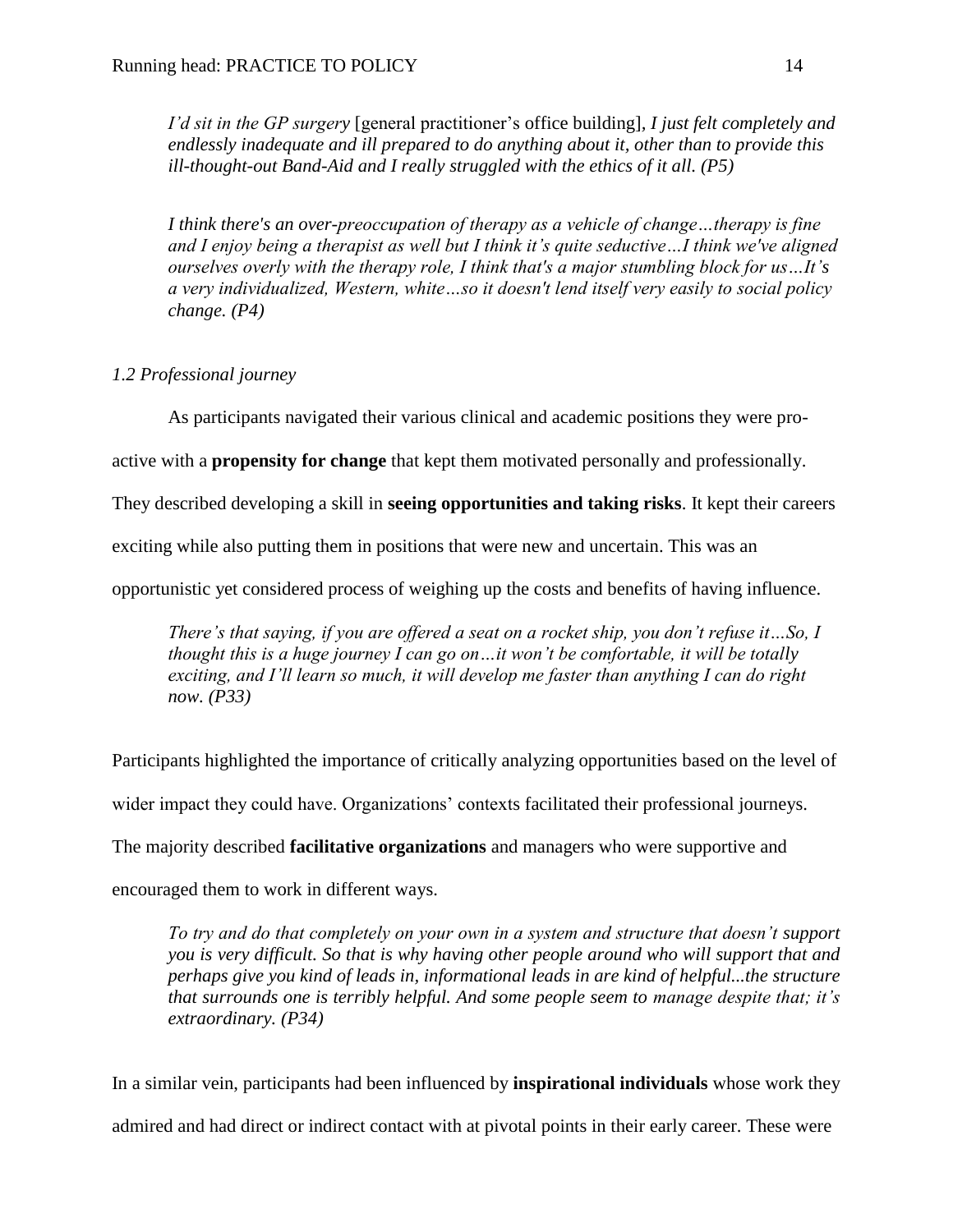often not clinical psychologists but professionals such as psychiatrists who were working in a radical or different way.

*I was very fortunate to work in a service set up by an amazing psychiatrist, social psychiatrist...his way of operating was really about whole lives. That it was not just about what you do at a micro level, but the systems within which you function. (P8)*

Moving beyond individual practice to policy-level activities was a gradual and dynamic process of doing 'bits and pieces', often over the course of many years. This transition often began by putting oneself in **positions to influence**, e.g. sitting on committees, health boards, and becoming increasingly involved with professional bodies.

*They surveyed the membership, saying "We've been asked to consult on this, do people want to have an input in it?" so I volunteered what I knew from working with particular communities…So I put myself forward to be involved with that. When you're on the committee you're closer to that level of influence I guess. (P6)*

Furthermore, as they began to **build a professional profile**, networks and areas of expertise, they were also invited to advise and contribute to policy work. Their careers had incorporated the dissemination of their clinical or academic work which made them more visible within and outside of psychology.

## **Domain 2: Being There**

## *2.1 Facilitators: policy lessons learned*

The ability to form, maintain and utilize **relationships** was central in every aspect of policy work. There was a sense that relationships are what psychologists are good at and therefore a skill that participants had been able to capitalize on. The first area was the importance of having built good trusting relationships with policy makers. Good evidence alone was not enough to influence policy.

*There was a level of trust there so they trusted me to do the work…both sides of the*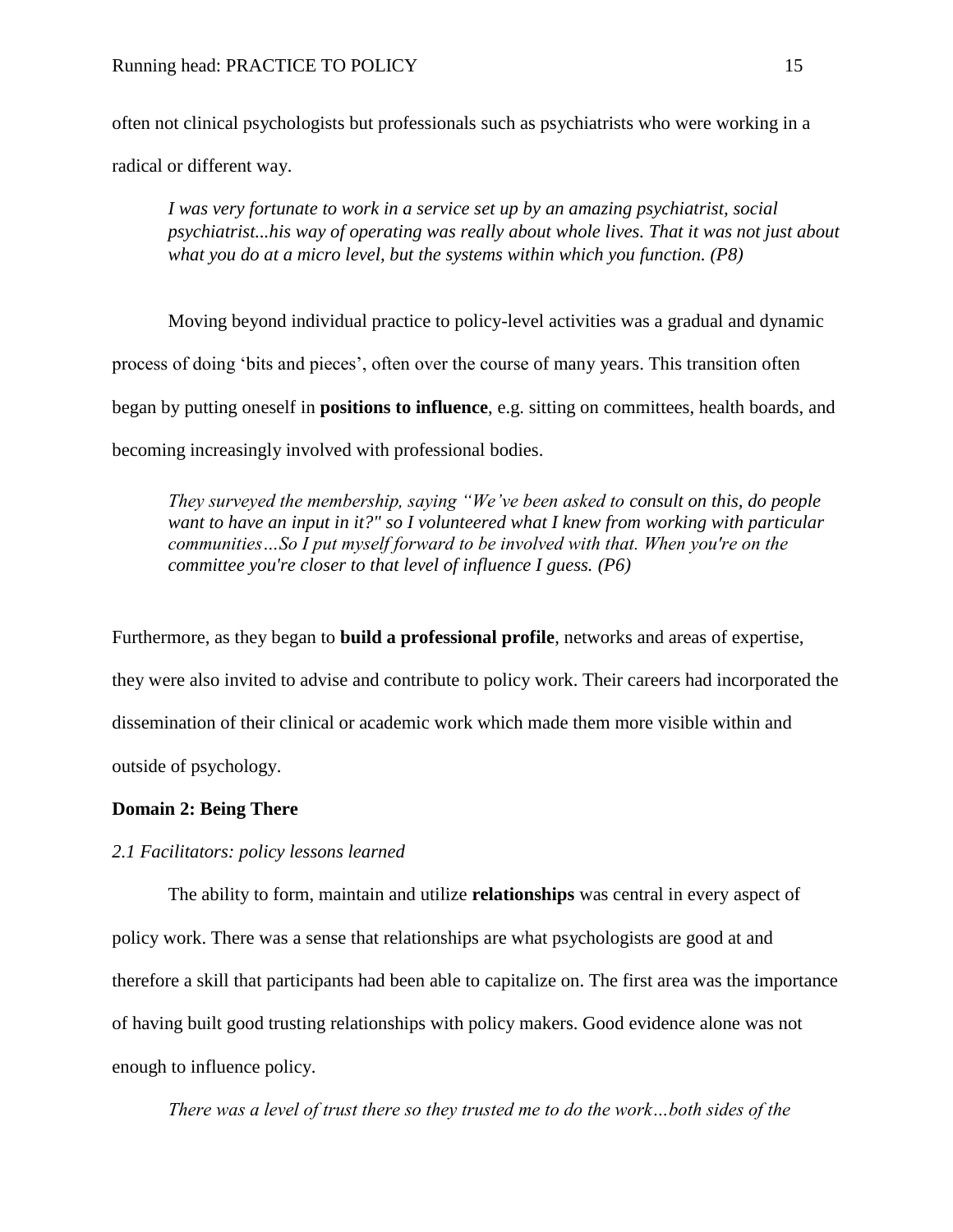*debate trusted me not to trample over the things they thought were important. (P17)*

The importance of trusted relationships was fundamental. Unlike clinical practice, much of this work was unsupervised so it was vital to find allies in the form of mentors or informal supervisors who helped navigate the challenges. Participants stressed the importance of drawing on contacts, existing relationships and networks, formal and informal, when they needed a favor.

*He used to write speeches for the Prime Minister and is really connected and I met him one day and said, "Do you know what, I really want to speak to* [Government Department] *to make sure mental health is going into this thing. Do you have any connections?" and he's like, "Yeah I know* [name of organizer]*." So I said, "Can you set up a meeting?" (P31)*

The policy work itself was not done in isolation, but relied on **collaboration**, the ability to bring people together, working in partnership. This enables participants to draw on expertise outside of their own skill set and knowledge base to have more power and influence. Defining one stand-out policy success was difficult when psychologists worked in teams.

*It's collaboration, because if there's a culture of competition…that just serves to alienate people and actually if you could pull together the best people, you're going to get the best solution. (P31)*

Participants saw a number of personal skills and attributes as helping them in their work.

Passion and perseverance appeared to create a 'perfect storm' within enabling contexts.

*You want people who've got passion and a bit of humor about activism…people who never give up…you get people who put together intellectual argument. But you work as a team…you don't get all of that covered in one person. (P21)*

*Well, you just keep going and going then you hit a dead wall, so you move sideways and you keep going…and if you don't see it like that it's overwhelming. (P31)*

A degree of **confidence** was described as both necessary and facilitative in having a clear message and standing up to power.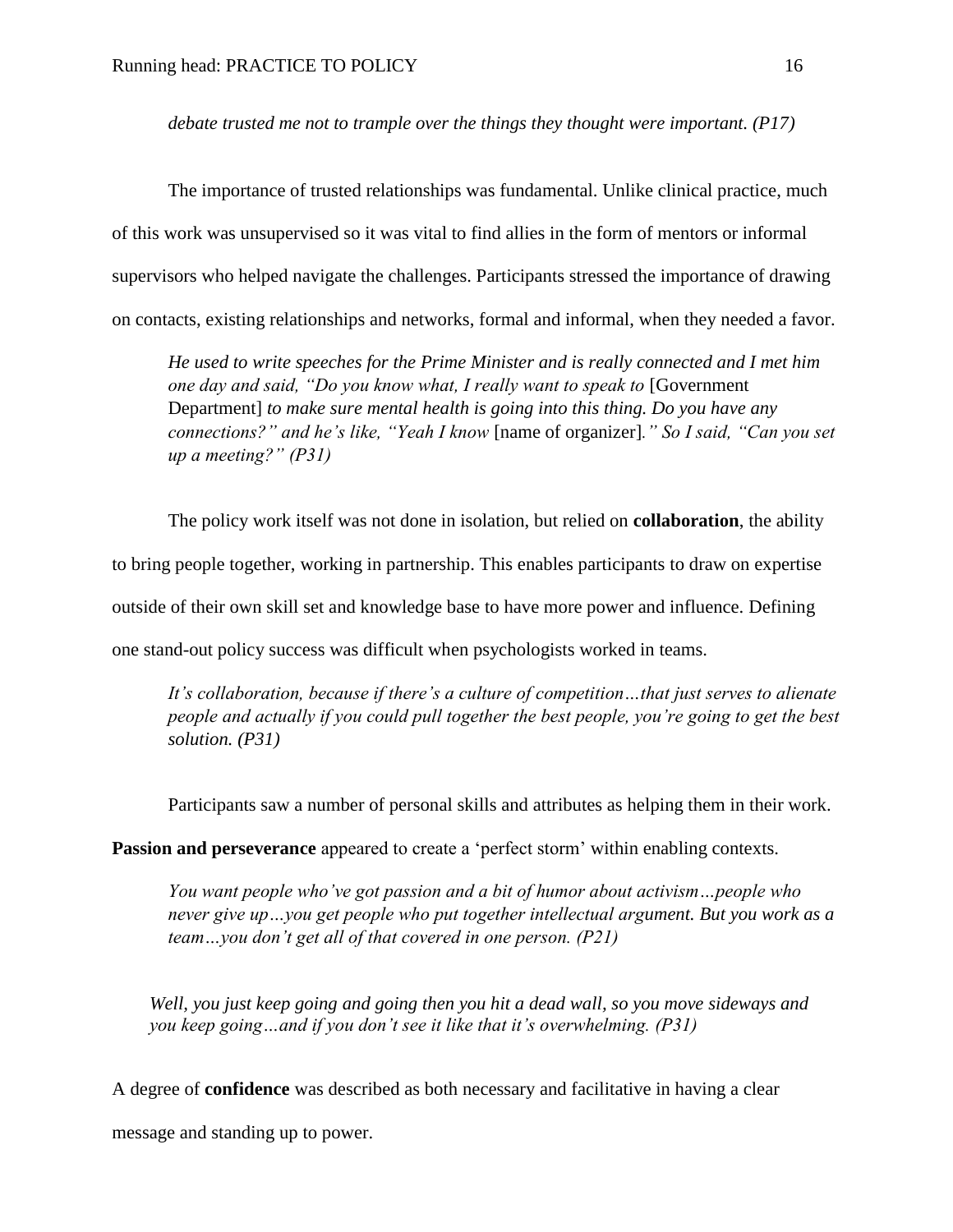*It is a legitimate use of clinical psychologists' skills…I think mainly what stops people is not lack of competence, it's lack of confidence. (P17)* 

## *2.2 Challenges: Policy Lessons Learned*

The policy context was described as difficult to navigate and understand when it did not form part of the professional training participants received. Working at the interface with policy makers and politicians exposed the differences between the professions, such as working to different timeframes and priorities. Policy makers often required brief and accessible information.

*You're finding a line of best fit between lots of different pressures. And usually a very short time as well. I mean you've usually got nothing like the amount of time you really need to do it. (P28)*

*It was a challenging meeting and I was told I had 10 minutes, you have to be very focused and very clear. You're not talking to experts in mental health. (P26)*

Because it could take years to see the effects of changes in policy, participants found it

hard to **measure the impact** of their work. The scale of the 'problems' being addressed in policy

are distinctively different to clients in therapy, where outcomes are clearly defined and

measured, even though that also brings challenges.

*I think the challenge for me now though is that I feel like we made an impact but it's hard to know if we are making a difference. I know we are making a difference to some people along the way, but that's not a huge leap from therapy. But how do we know whether we are making a difference at a policy level? (P14)*

*It is complex, it is slow. Things don't change overnight and that's a little bit frustrating, I think, at times. (P22)*

The wider **power and politics** at play determined the scope, remit and outcomes of the

work, and highlighted the potential tension of being both 'in and against' systems and policy.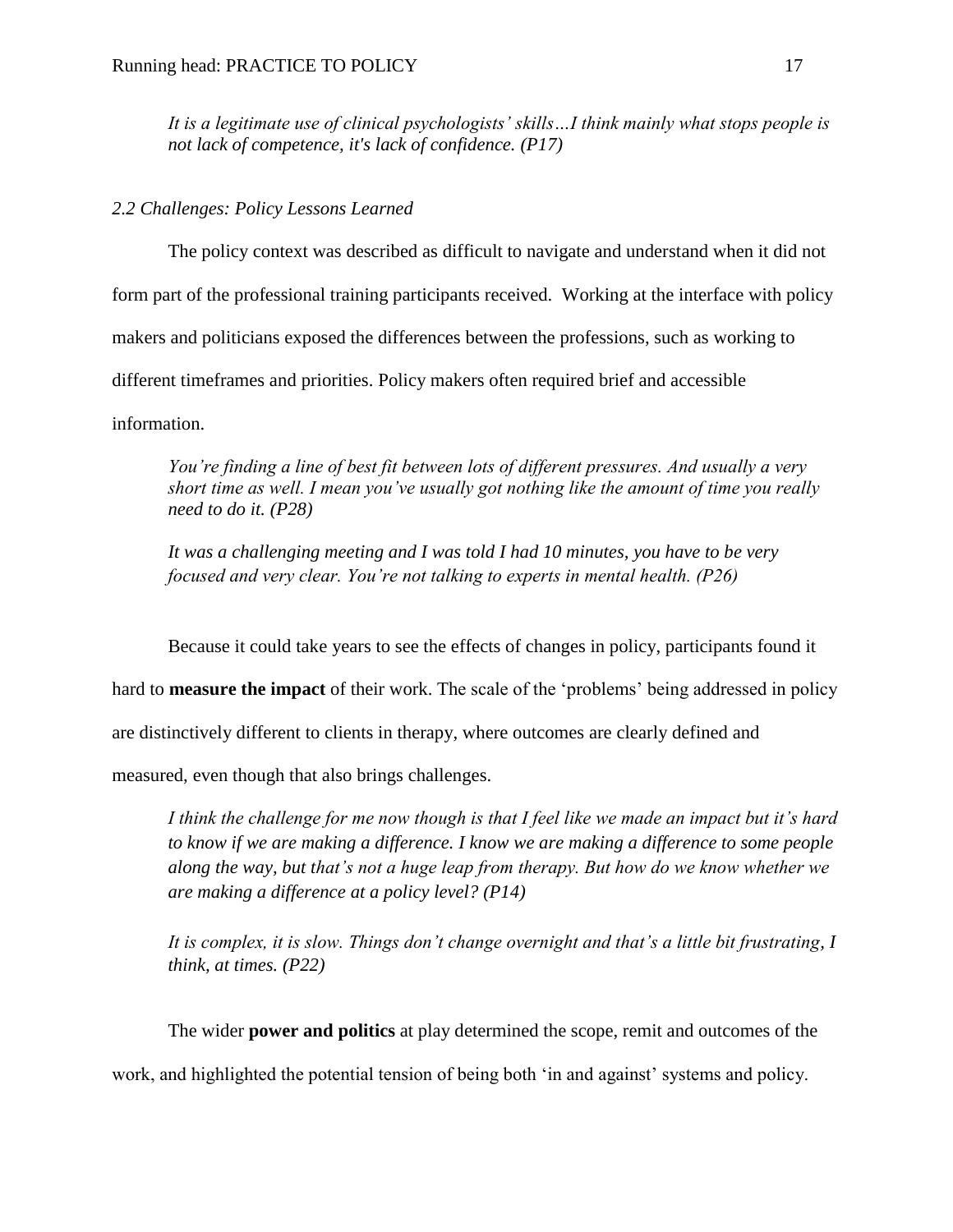*It's very hard to do that [policy work] sometimes because you're just too anxiously wanting to be part of the gang and worried about not being. It's asking, "Am I an insider or an outsider?" You're kind of a boundary-spanner really. It's this difficult role you got to have a foot in both camps. And getting used to that, not minding it, and enjoying it is a bit of a learning curve I think. (P15)*

Competing for funding or research grants was described as challenging, as was the power of

corporate industries and lobbying organizations with competing agendas.

*They're getting all the money and all the publicity around this and I feel just really frustrated by it all, actually. A particular frustration for me is that I've had a terrible time trying to get funding to do the kind of research I do. And I've spent ten years writing grant applications to get funding for* [field of psychology]*. (P16)*

*There are corporate industries that make a lot of money from bad health behavior. So if you are a psychologist that's working on something like obesity, problem drinking, tobacco…there's great wealth on the other side of the table that does not want things to change. (P12)*

**Professional constraints** were experienced as a barrier to this work, such as the narrow

remit, identity and structure of the professional bodies. Some participants said that being called a

clinical psychologist was a hindrance, and did not use or identify with their professional title.

*The people who are at most ease within their own professional and personal identity are those who can let it go. It's the other people, who sometimes desperately have to hang on to it. And that's not easy to do and it's not comfortable but the more we can do it, the more effective I think we would be and the most persuasive. (P24)*

Therefore, policy work came with **personal impact**, such as the amount of time, resource

and emotional investment in the work placed participants at risk of burnout, frustration and

difficulties with maintaining a healthy work-life balance.

*The boundary that you're taught between work and home as a clinical psychologist, it's gone out the window, went out the window ages ago. So, I have a very sort of fluid relationship between the two. And, you can't, you can't change the world unless you're prepared to take on that level of commitment, I've never seen anybody do it. (P33)*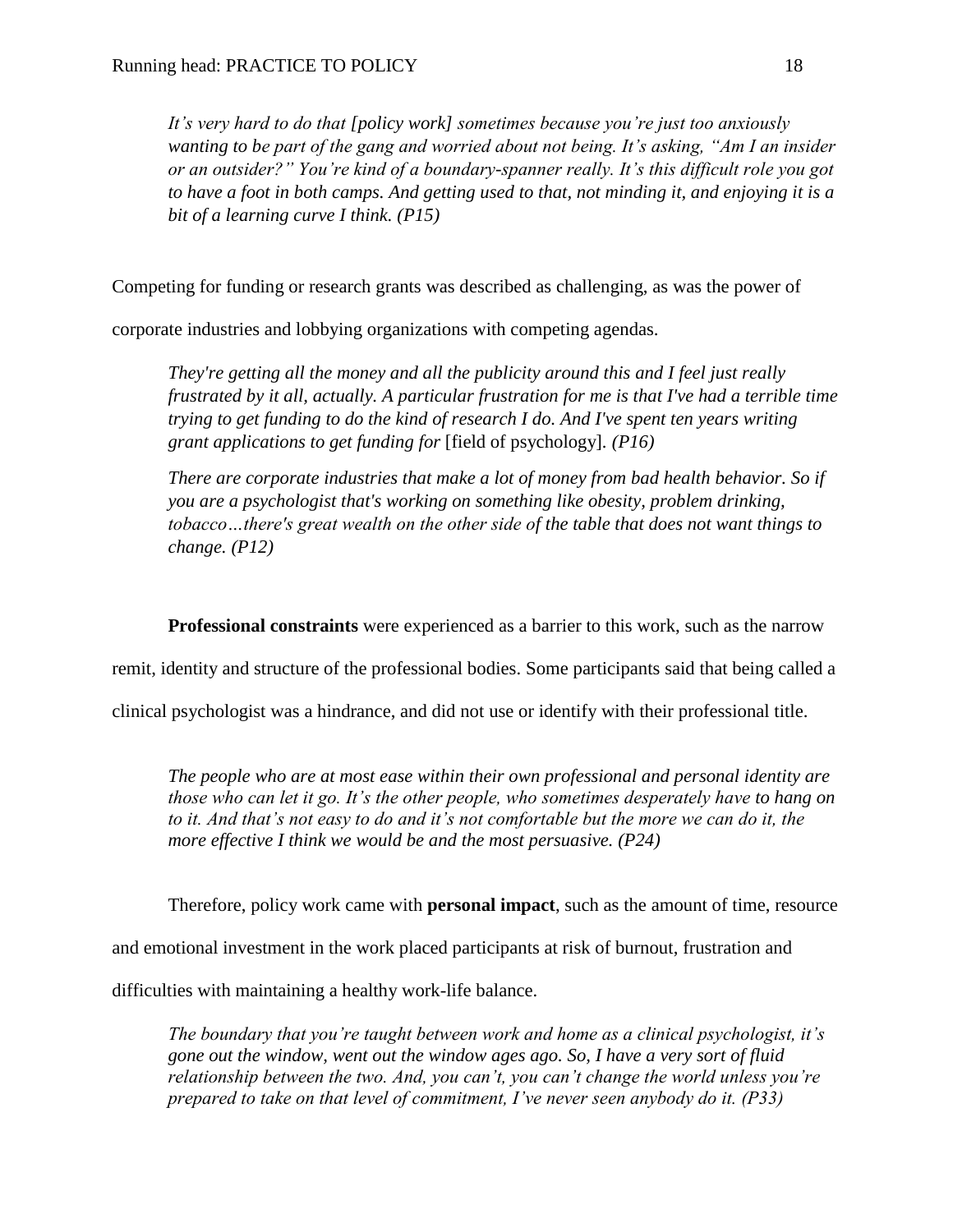## *2.3 Developing Existing Skills and Knowledge*

Participants drew on a large repertoire of skills and knowledge in order to have influence at a macro-level. They were mixed in their opinions on whether their clinical training had helped or hindered their work, but uniformly agreed that they had existing core skills that could be developed and oriented to be used differently. In the main, participants drew on existing **clinical skills and knowledge** in a broader and more flexible manner, such as formulating wider organizational systems or policy contexts rather than individuals and families.

*My own sense is that psychologists have got in the main a very useful set of skills of knowledge; they just need to feel comfortable about using it in a different environment and adding with them other skills, but there is no reason why most of us couldn't do it. (P24)*

*I wouldn't have said that they were new bits of knowledge…I think the competencies they already have. It's about applying them in the right place…which might involve, communication, engagement, constructing a narrative, building an argument, formulating, all of those things, they've just not applied them to the system in the way I've been describing, they'd just apply those competencies to patients…as long as you could get them to orient themselves a bit a more in a different direction, re-orient themselves, then, then those people would find they had the skills. (P28)*

*You can establish a therapeutic relationship as we are trained at work with individuals and couples. I was basically doing couples therapy, I was doing it with two groups, so all the clinical stuff you learn as a psychologist it almost comes naturally in a way. (P20)*

*It's important to use the methods we've been taught, accurate observation and description as you can judge by people's behavior and their emotional reaction to things, who's actually pulling strings, who's actually got influence, who are the culture carriers? Who are the people afforded authority versus influential authority? You try and study it and understand the psychological processes that are driving the system. (P36)*

Furthermore, they drew on their clinical knowledge to ensure the psychological impact of social and political structures were communicated to the wider public and policy makers. They also drew on their **research** skills, to produce, understand, and present research for evidencebased policy making. The ability to draw on research skills flexibly was crucial.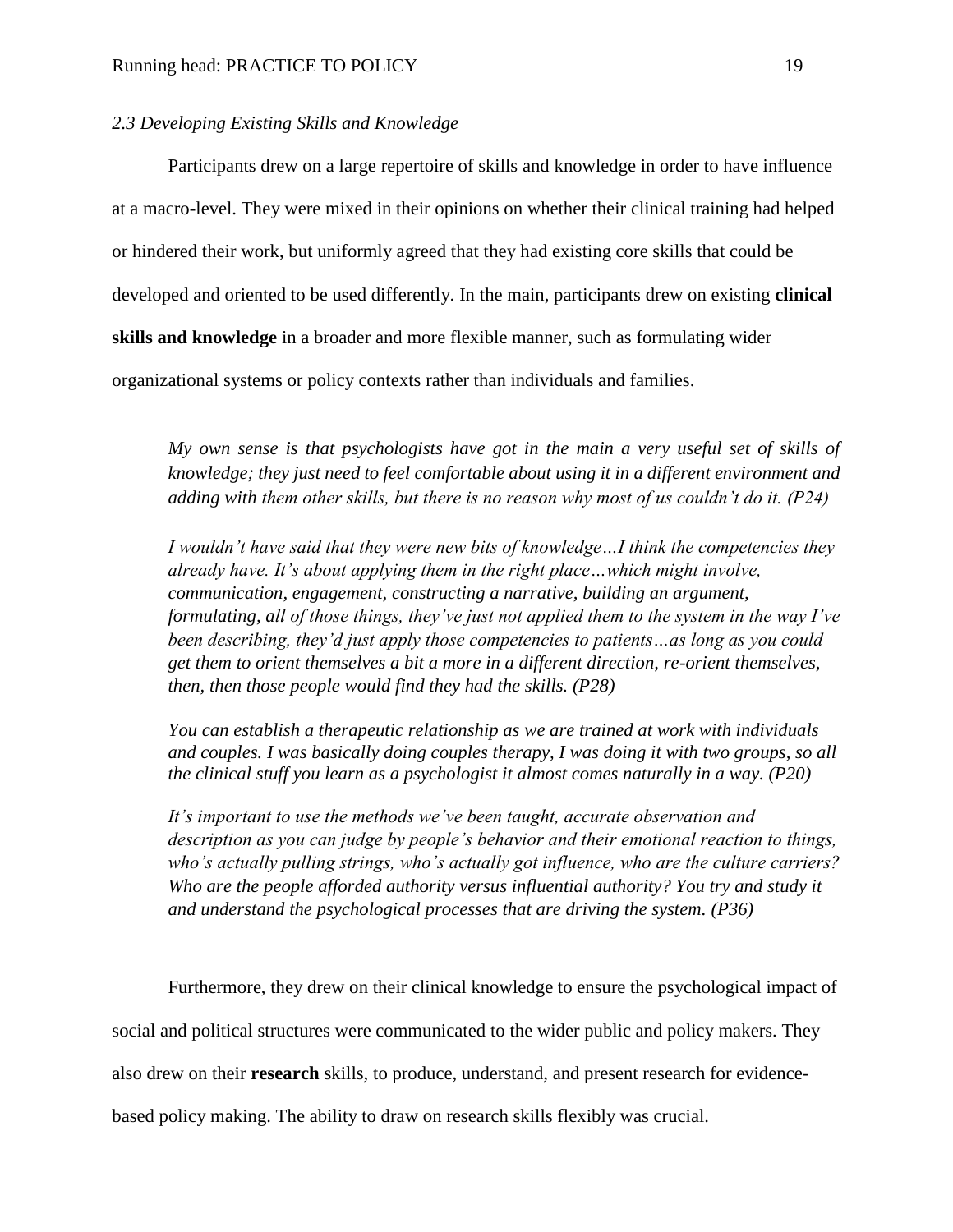*Evidence was the vehicle via which policy makers and clinical psychologists communicated. Because you can't just go and say "listen it doesn't exist"…. the feedback essentially was "you're on to something". But for you to get political lobbying support you need a lot more backing in terms of statistics and research because if you are going to make changes in policy you have to have stuff to show. (P3)*

To be influential in policy also required a human element, with opportunities for clinical

psychologists to draw on their interpersonal skills and knowledge, particularly the ability to

**understand other perspectives** and motivations of others.

*I think you have to look at not only how the systems work which is critical but also the motivation of different actors within them. So, some people wanted to be famous, some people believed in all the research lark, some people wanted to do good and some people wanted a quiet life. (P8)*

Participants emphasized the importance of needing to refine their ability to adapt their

**communication** effectively, in a jargon-free way. This allowed them to be clear and concise to

and reach diverse audiences.

*I had to quickly develop a whole new language for describing stuff because 'community psychology', 'agency', 'empowerment' is not going to cut it… I had to learn to say a core message but maybe six or seven different ways depending upon who was in front of me…I had to learn it out of sheer frustration as I'd have maybe 10 minutes, less than that often, to get a message across and it was taking me half an hour and people were falling asleep. With a minister, you have two minutes, and if you can't nail it in a lift going up to a meeting, the opportunity is gone. (P31)*

Communication was also seen as a necessary component of marketing clinical psychology's skill

set and ideas to the general public. However, additional skills were required to do this to a high

standard, such as strategies for communicating the message, and knowing one's audience.

*The general public need to see that psychologists are human. And we care about human stuff. We don't just sit in our offices and live off our salaries…we are willing to go the extra mile. Yet so much of clinical psychology is not part of the community. It's clinical. It's an hour a week. (P14)* 

*Doing media interviews to the general public, which broadly help people to understand a policy development in mental health, I've realized are very important skills (P26)*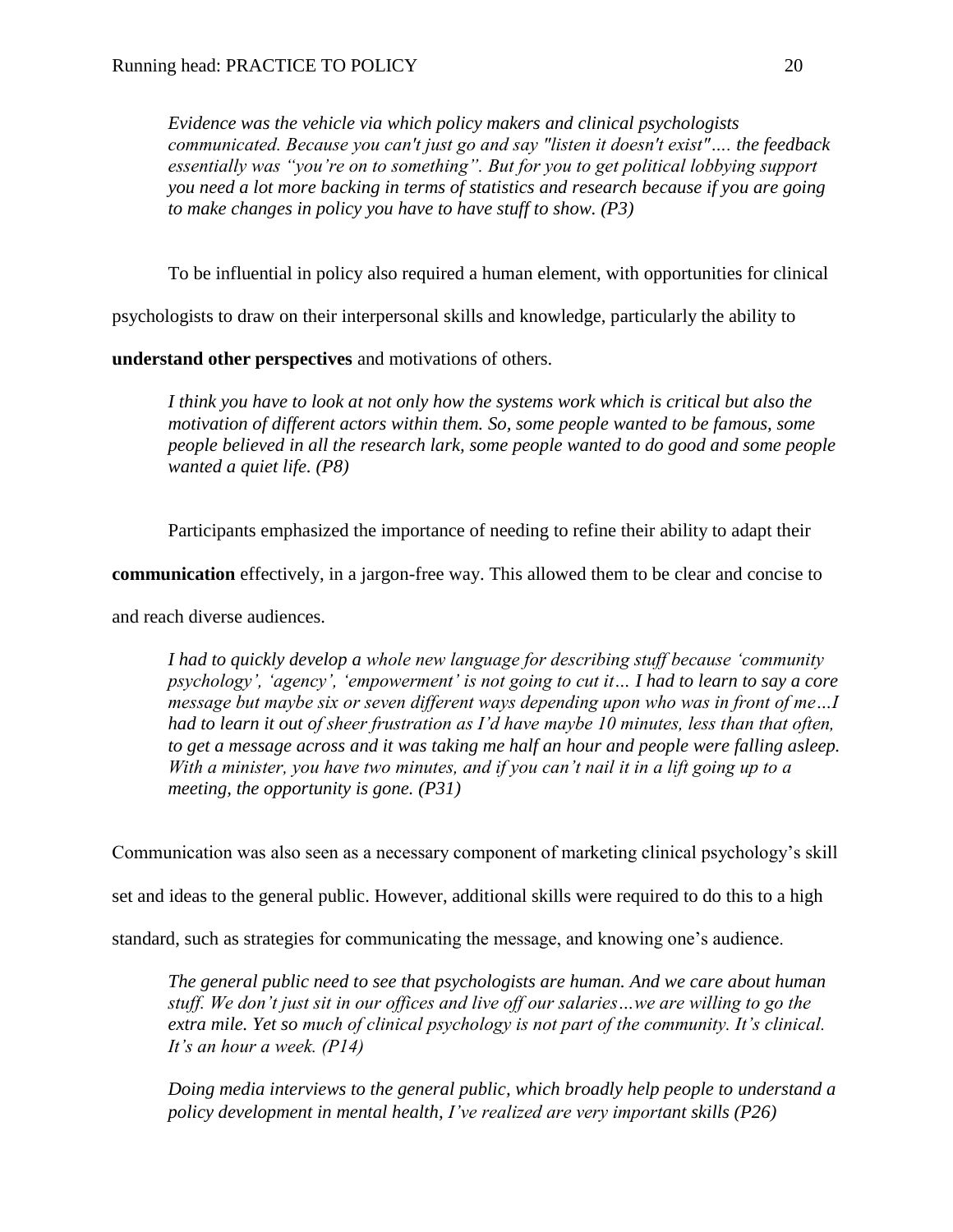The ability to put yourself in other people's shoes was seen as central in **consensus building**: the ability to hold a line, keeping in mind the change participants were trying to effect whilst respecting the range of views held by others.

*If you want to be influential in policy, it's extremely important that you understand the etymology of the word 'influence'. It's flowing with…you flow in with…you don't influence by being a barrage. You don't block. That's not influence. You go alongside. Then once you're a little bit on board and people trust you then it will matter what you say. And people will listen to you. But you don't assume people have to listen to you ever. (P18)*

**Consultation** was also the skill of redressing power and deciding whose voices to

privilege. Some participants emphasized the importance of grass roots policy change, and

therefore shared experiences of putting marginalized voices at the center of the consultation

process.

*I remember he [colleague] said to me "You know you are bringing all your professional expertise but why don't you just go and ask people please. Go and ask young men what they think and want." And that was quite helpful and you know, it sort of pre-dates the service-user movement. (P2)*

## *2.4 Developing New Skills and Knowledge*

Participants also drew upon skills and knowledge concerning their social, organizational and political understanding, as well as the advocacy required in the work. However, there was not a clear line between skills that did feature as a core part of clinical training and those already discussed. Participants had learned about **systems change** and policy 'on the job', and referred to needing skills in **strategy**, such as how to develop a clear vision, and set goals and targets. There were suggestions that training could bridge this 'policy-knowledge gap' (Hosticka et al., 1983).

*You need different tactics at different stages, so there's times when it's important to have scholarly debates and there's other times when you need to get out on the street or get attention to the media and cause a bit of aggro, you know, you got to get things noticed and*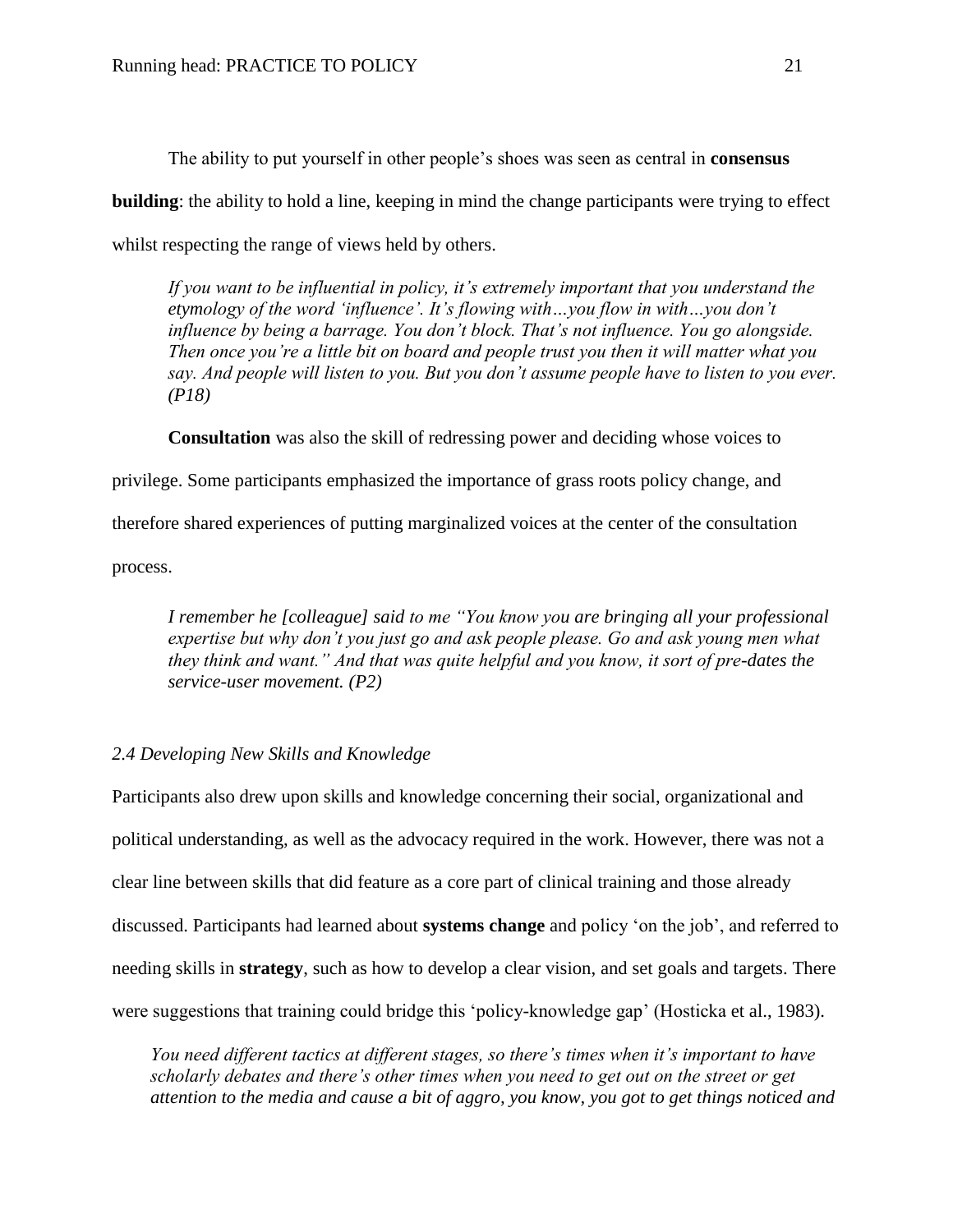*talked about and those things shouldn't be decided by how you're feeling, it should be based upon something that is needed at any particular time. (P7)*

Population-level thinking, as opposed to a focus on individuals and families, led

participants into **public health**. With additional knowledge on epidemiology, they could reframe

issues in a way that required preventative and policy orientated interventions.

*There's not really much evidence at a public health level that all the things we've done have made a lot of difference. We still have sky-rocketing rates of depression in young people. Why? Well because it goes back to the contextual thing…we need to be engaged in public health. (P16)*

*Most clinical psychologists want to help people, that's why they went into the field. It's a very noble thing to help people one at a time…but if you're motivated by impact, there is something deeply satisfying about getting your hands at the policy world because you can magnify the amount of good you can do with your life…it's hard work but the pay-off can be very, very large. (P18)*

#### **Discussion**

These prominent clinical psychologists gave varied accounts of their professional journeys from practice to policy. One central message was that clinical psychologists already possess many of the skills needed to work at a macro-level: they just need to learn to use their existing skills differently, and also acquire some additional skills unique to macro-level work.

In clinical training, psychologists learn to formulate an individual's difficulties; macrolevel work required extending this process to formulating an organization, or a policy context. A degree of self-belief also helped many participants: the importance of confidence as well as competence. However, all acknowledged the importance of sound preparation and hard work, so that their confidence was built on solid foundations. Exactly how confidence is acquired is unclear, but it appeared to come from a 'just do it' attitude, combined with feeling supported by one's professional network to take risks and make mistakes. The importance of developing and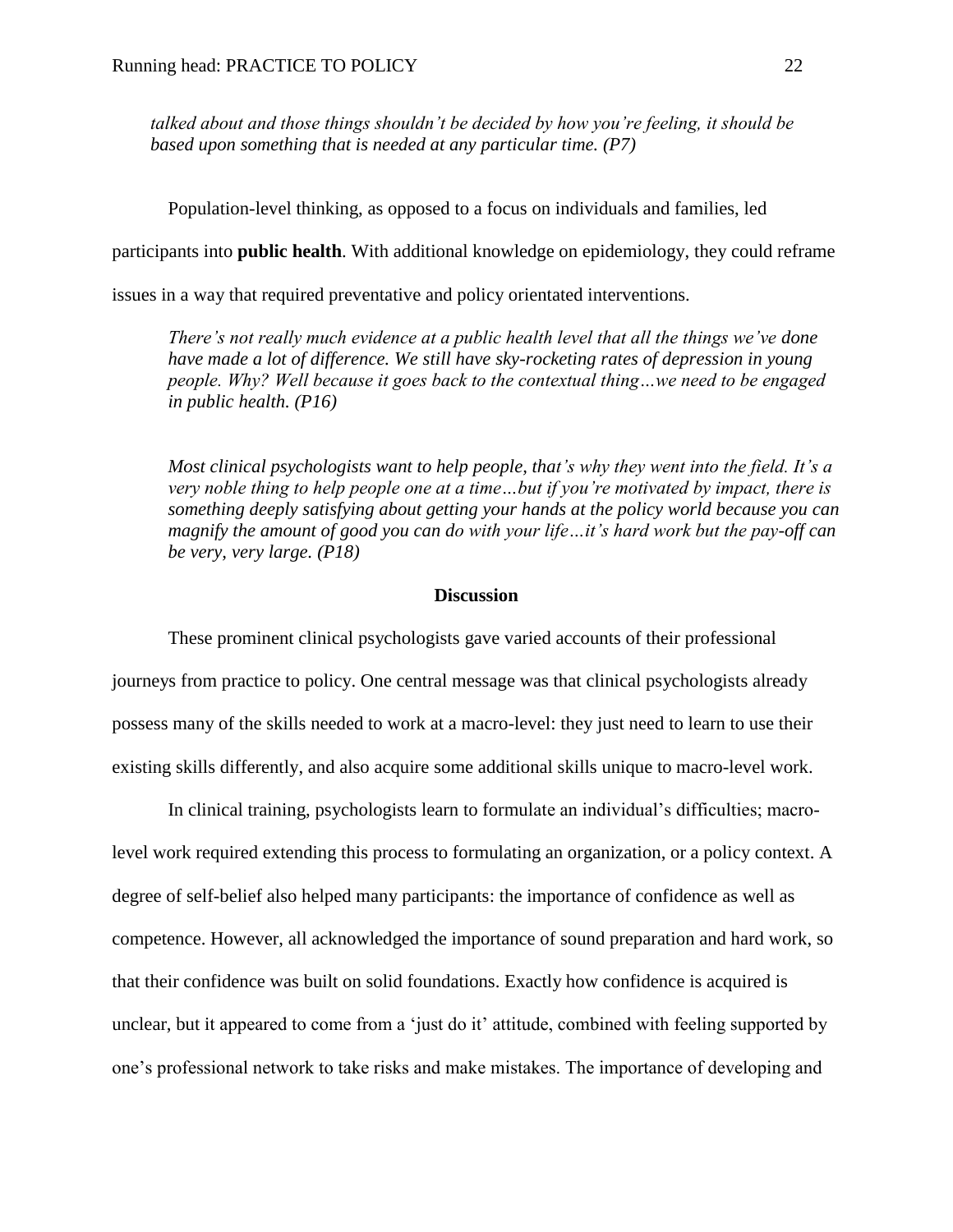nurturing trusting relationships with colleagues seemed fundamental (Jason, 2013; Maton et al., 2016; Shinn, 2007; Tseng, 2012).

Is macro-level work reserved for mavericks who have always been rebels, politically engaged, with the confidence to stand up to power? Although it is important to acknowledge these attributes, it is also important not to reinforce an individualistic view of clinical psychology, instead to view these individuals within the complex ecology of social, economic and political influences (Rappaport, 1977) which they described as enabling the work. By their own accounts, the culmination of these influences placed them in the right place at the right time, with political backing, resources, support and allies to work with effectively. Furthermore, participants highlighted the danger associated with viewing this work as being on the fringe of psychology, and instead regarded it as a valid, legitimate use of clinical psychologists' knowledge and skill set, and something everyone could be able to engage with.

Macro-level work can be conducted either from an ameliorative, or insider, position, or from a transformative, outsider, position (Nelson & Prilleltensky, 2005). The insider perspective was offered by some participants who were part of ameliorative policy development, at the heart of government systems such as the UK National Health Service and public health departments (Michie, 2008; Richardson, 2015). Other participants offered an outsider perspective on transformative policy change, attempting to challenge the status quo and power structures, developing campaigns, and giving a voice to marginalized groups affected by policy (Allen, 2013; Burton, 2013; Holland, 2006; Nelson, 2013; Zlotowitz, Barker, Maloney, & Howard, 2016). Maton (2016) refers to these as varying 'vantage points' from which psychologists choose to influence policy, working with different stakeholder groups to achieve the same outcome. These perspectives are both equally advantageous and are not mutually exclusive.

## **Limitations**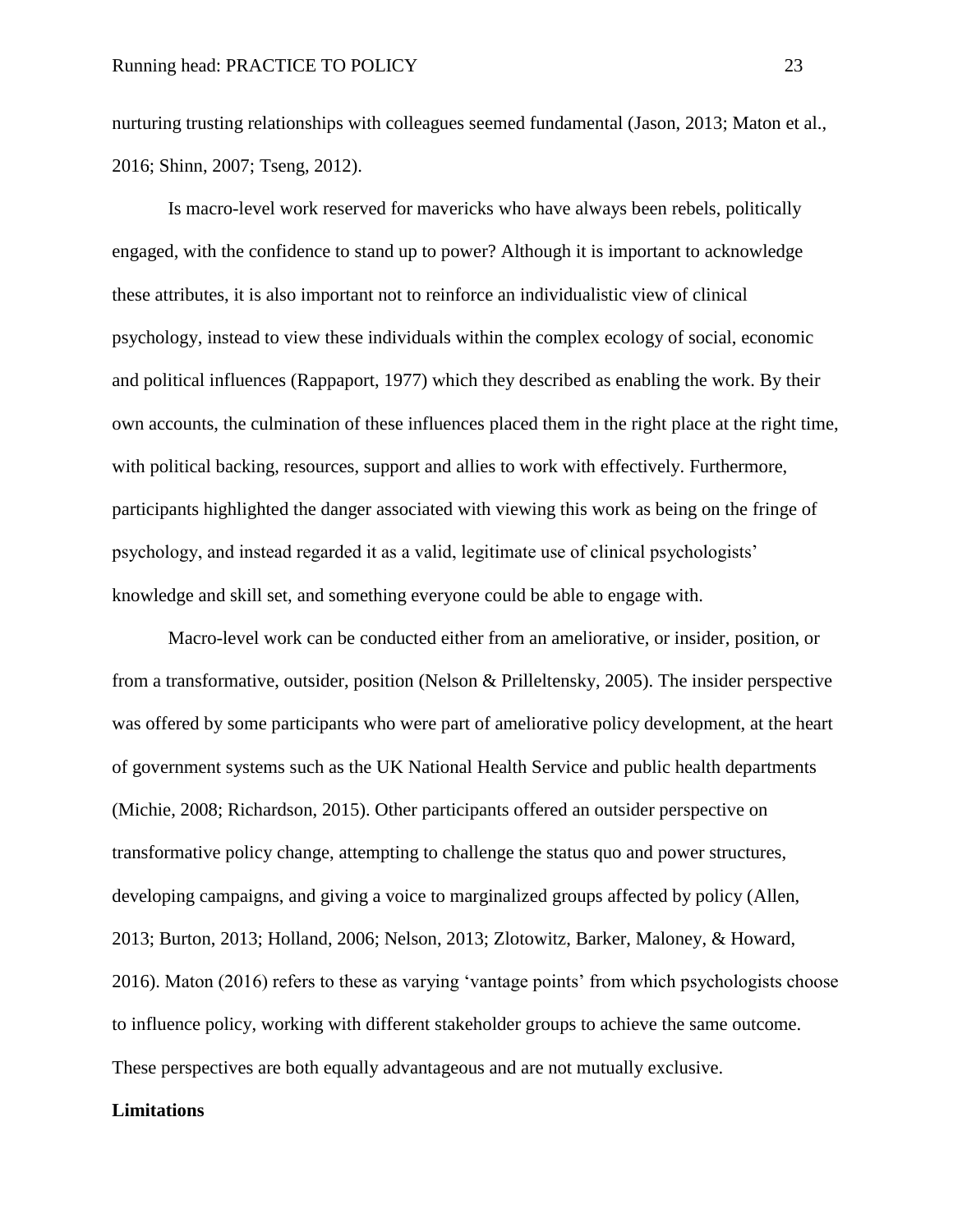The sampling procedure may have produced an unrepresentative sample, because it began with identifying clinical psychologists known to the researchers. We attempted to mitigate this problem by using a snowballing procedure and informal surveys of colleagues, which yielded a more diverse final sample in terms of both demographics and clinical specialties. However, it was a largely white sample, with only three ethnic minority participants; this limited the examination of the impact of race, culture, and ethnicity. The sample was predominately although not exclusively from late career clinical psychologists. Many participants had trained in the early 1980s and at the time of the study were 50-60 years old, which may limit how generalizable the findings are to contemporary training and practice. As many reflected, the opportunities that were available to them for innovation and leadership are scarcer now and this may bring different challenges and opportunities. Finally, the study was UK-based, and it is unclear how much its findings can be generalized to other countries and cultures.

#### **Implications**

The study aimed to use the experiences of these clinical psychologists to contribute to the development of macro-level competencies (Bronfenbrenner, 1979; Bevan, 1980; Burnes & Singh, 2010; Schmidt & Nilsson 2005; Singh et al., 2010).

Participants had mixed views on whether or not lists of competencies were helpful. On the one hand, competencies can provide a framework for assessment in training and enable a profession to communicate the skills they have. They are also widely used in clinical practice (Roth & Pilling, 2008). Therefore, there is the argument that macro-level competencies should be rigorously implemented and evaluated, if such work is viewed as a potential part of the clinical role. On the other hand, some participants were concerned that competencies and guidelines could serve to disempower an already unconfident profession. They may also confuse the message that clinical psychologists are already well placed and skilled to do policy work.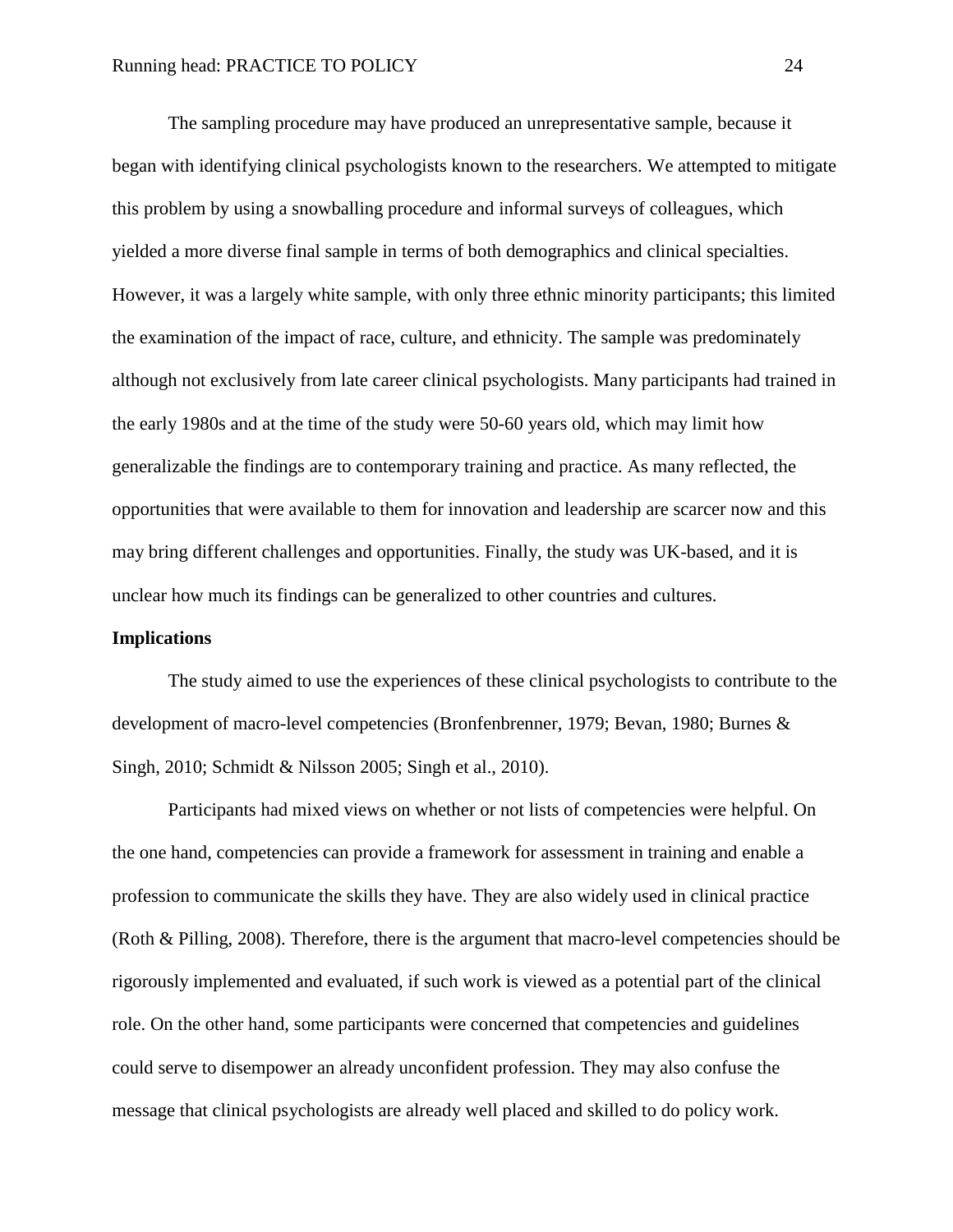Macro-level work does, however, call for a reconceptualization of the clinical psychologist's role, plus the acquisition of additional skills. Teaching from other social and applied disciplines, such as organizational psychology (e.g., Jex,  $\&$  Britt, 2014), epidemiology and public health medicine (e.g., Berkman, Kawachi, & Glymour, 2014), community psychology (e.g., Orford, 2008) and political science (e.g., Kingdon, 2003) would be valuable. Clinical psychologists should also be educated about how their own power and privilege interacts with their research, practice, and policy work. Clinical placements in policy-orientated settings would provide useful practical experience. Box 2 outlines a possible syllabus for preparing clinical psychologists for undertaking policy work.

## **Box 2. A syllabus for preparing psychologists for policy work**

## **Developing a toolkit for policy work**

A workshop approach that builds on trainees' existing skills and knowledge will give them an opportunity to apply theoretical ideas to a practical policy-level problem. Asking them to focus on a policy impacting on the work they do in clinical placements or for their doctoral research will make this most relevant. This syllabus should be incorporated throughout training, rather than just as a stand-alone lecture, embedding this way of thinking and working into the curriculum.

Example exercises:

• Role of the psychologist: a reflective exercise that enables trainees to think about the profession's role in social change and whom this social change work should benefit.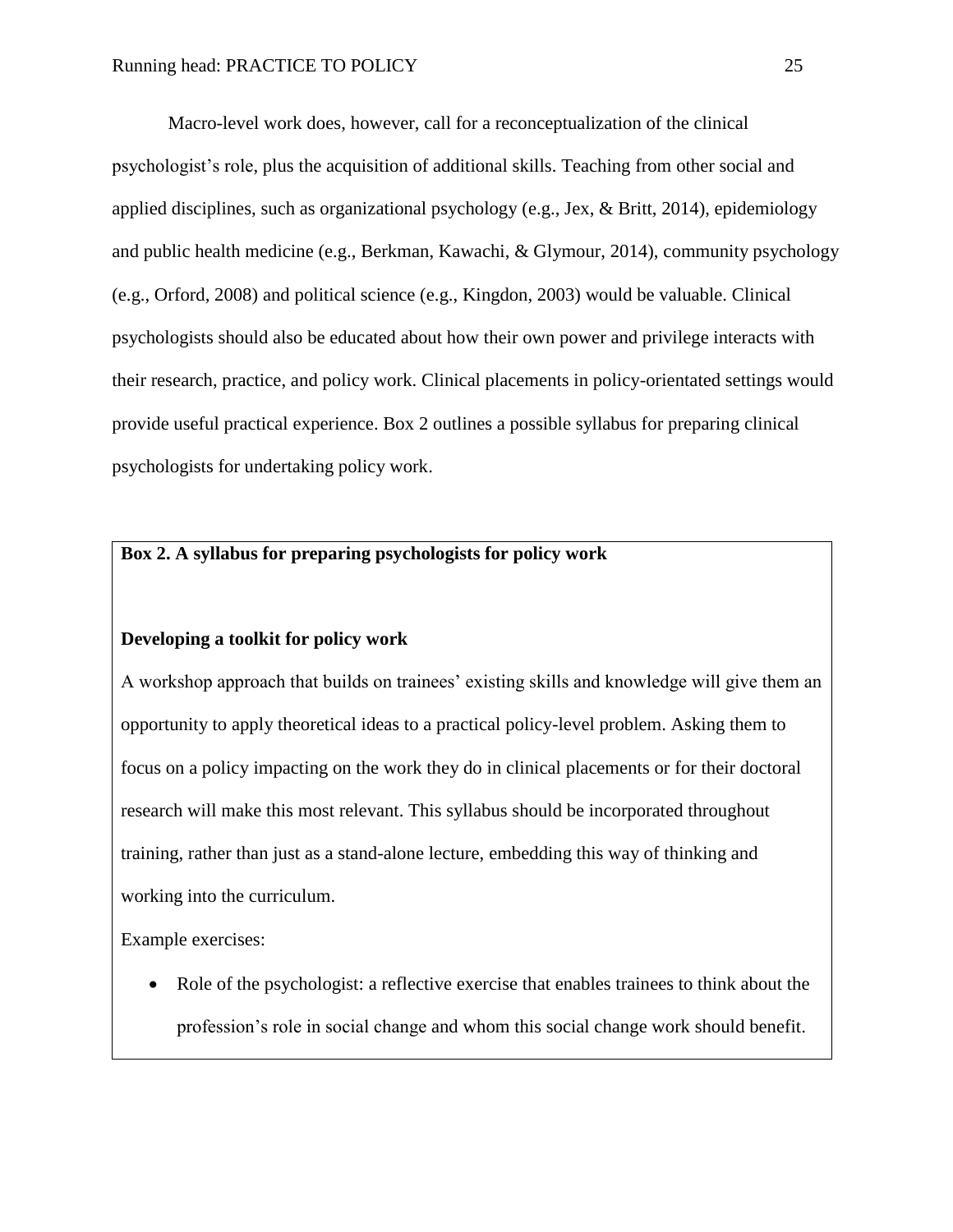- Formulation beyond individual practice: 'assessment' of a particular policy challenge, using the ecological systems level analysis.
- Working within and outside of public systems: planning the 'intervention' and methods that would be most helpful.
- Co-production: taking a non-expert position and facilitating other more marginalized voices impacted by the policy.
- Communication: summarizing research findings succinctly and clearly for journalists and policy makers, e.g., via press releases.
- Communication: practicing talking to a policy maker or journalist using a two-minute 'elevator pitch' task.
- Power and privilege training: understanding how social and economic inequalities, colonization and other oppressive structural forces affect our practices, services and policies.

## **Areas for additional teaching**

- Public health and epidemiology, particularly focused on mental health inequalities.
- Political science, particularly focused on agenda setting and policy formation.
- Organizational psychology, particularly focused on leadership, strategy, innovation and scaling.
- Community psychology and its approach to systems change, particularly focused on working in partnership with communities and other agencies.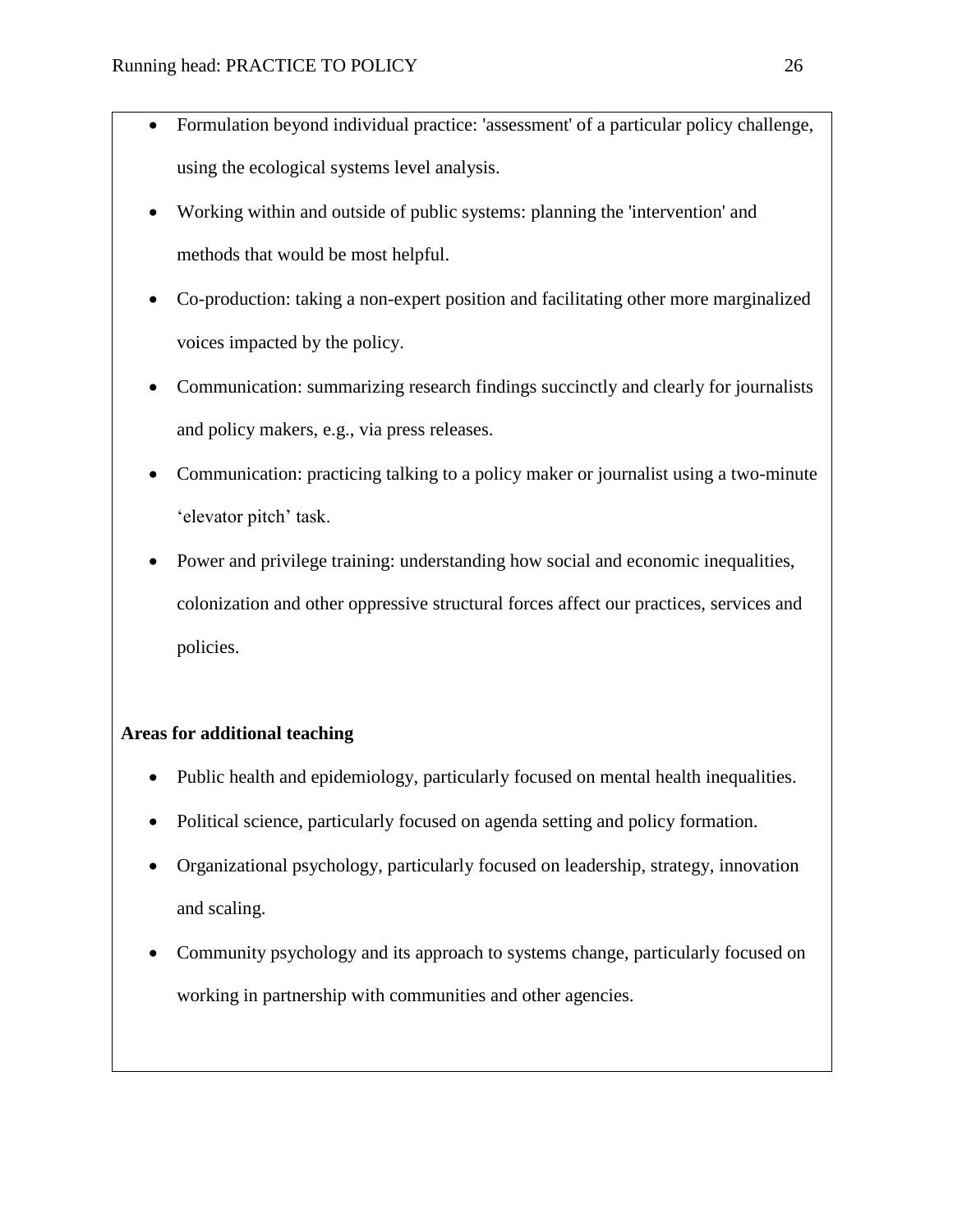Policy and public health placements offer the opportunity to develop a greater awareness of this kind of work and to develop skills such as communicating science to non-scientists. Some UK and US clinical psychology doctoral programs have started to offer such placements. Hopefully the evaluation and dissemination of the experiences of trainees on policy placements will contribute to developing the training recommendations.

Qualified clinical psychologists who wish to move towards macro-level work could further develop their practice and research skills by joining others outside of the profession. The findings suggest that a starting point is to critically appraise how the policy context impacts on their clients, e.g., in terms of health, housing, welfare, or social inequality (Burton, 2008; Jason, 2013; Marmot 2015). Certain contexts lend themselves more to policy work, such as, historically, in intellectual disabilities (Mittler, 2010). Clinical psychologists could also work alongside service users and carers from the grassroots of policy development. Given the importance of meso-and exo-level contexts, they could join with others to engage with the surrounding organizational and political systems.

There are also implications for professional bodies, who should consider what structures are in place to support clinical psychologists working at a macro-level. This will include systems such as supervision structures for policy work, professional development workshops and media training, as well as developing interest groups and task forces in areas of social policy. The American Psychological Association's Congressional Fellowships [\(https://www.apa.org/about/awards/congress-fellow\)](https://www.apa.org/about/awards/congress-fellow) are an excellent exemplar of what can be offered. Such systems will ensure that the wellbeing of clinical psychologists engaged in challenging and complex policy work will be supported.

This study has highlighted around forty clinical psychologists working at a policy level, who may not have been visible before. Further research could survey the profession, building on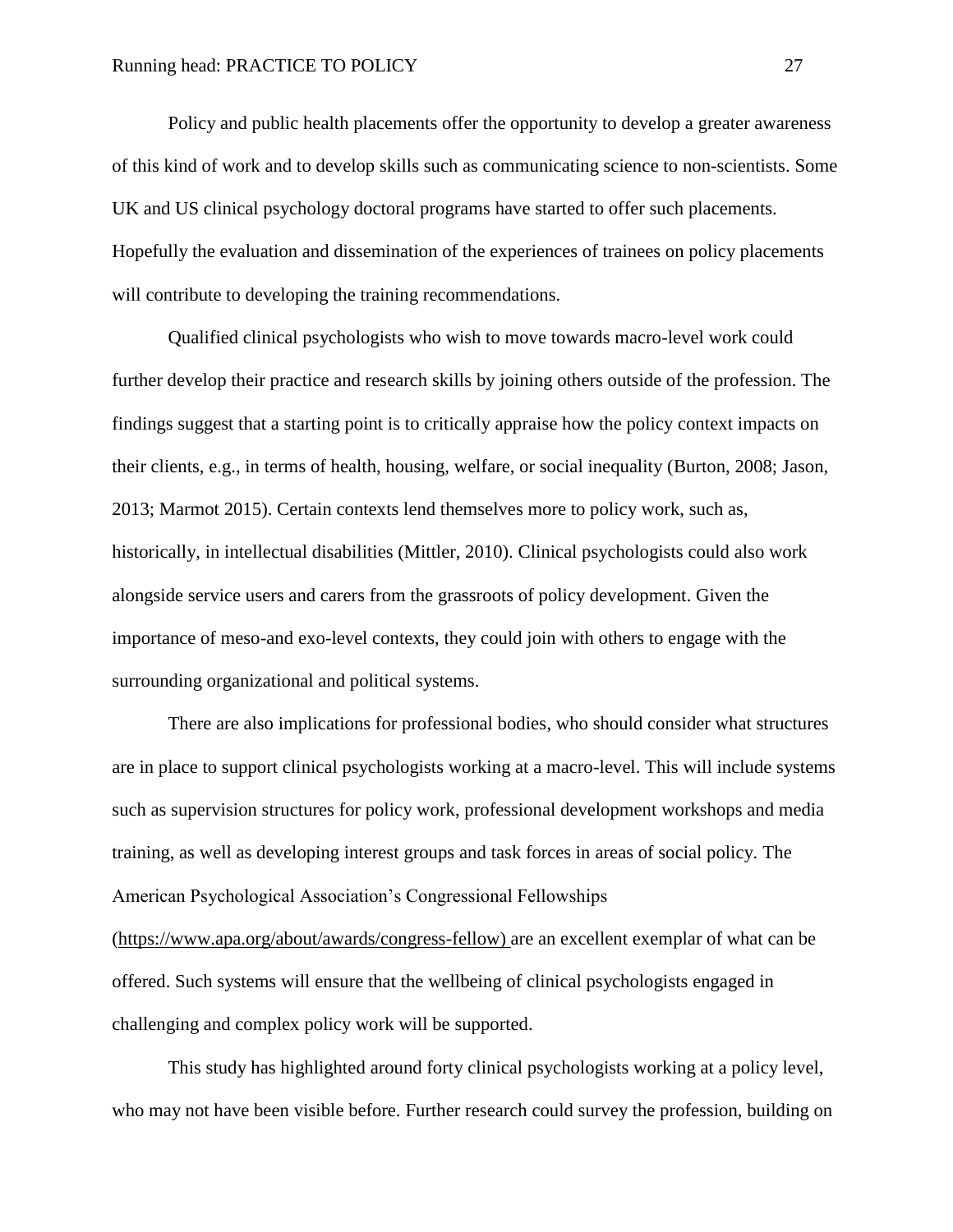existing data (Norcross, Brust & Dryden, 1992) to find out more about where and how clinical psychologists who work at both micro- and macro-levels are employed. It is important to ensure social action or policy work that is in addition to psychologists' main roles be captured. Researchers could also develop ways to measure the impact of macro-level work, building on work on how to measure 'transformative' change (Kagan, Burton, Duckett, Lawthom & Siddiquee, 2011; Prilleltensky, 2012).

#### **Conclusion**

The ideas animating this study are not new. Clinical psychologists have been advocating the use of psychology in the fields of social justice and policy since its origins (Albee, 1986; Sarason, 1981) and continue to do so (McGrath et al., 2016). Furthermore, community psychologists have written extensively on working at a wider systems level (Humphreys, 1996; Jason, 2013; Maton, et al., 2017; Orford, 2008), although macro-level intervention has received less attention. However, the present study provides a useful focus on the variety of individual journeys, complementing the extensive collection of US narratives assembled by Maton (2016).

The study sampled a unique grouping of clinical psychologists. Many had influenced the changing landscape of British clinical psychology and the UK National Health Service, including the expansion and development of the profession (Hall, Pilgrim & Turpin, 2015). They were central to some of the most significant policy decisions in the profession e.g. closing long-stay institutions (Mental Health Act, 1983), the Increasing Access to Psychological Therapies (IAPT: Clark et al., 2009), and the development of British community psychology (Burton, 2003; Orford, 1992, 2008). An unintended benefit of the study was the assemblage of a fascinating oral history archive of the development of UK clinical psychology, practice and policy, in what has been a relatively short yet transforming time for the profession. We plan to make this archive publicly available, subject to the necessary permissions. It is poignant that this cohort is now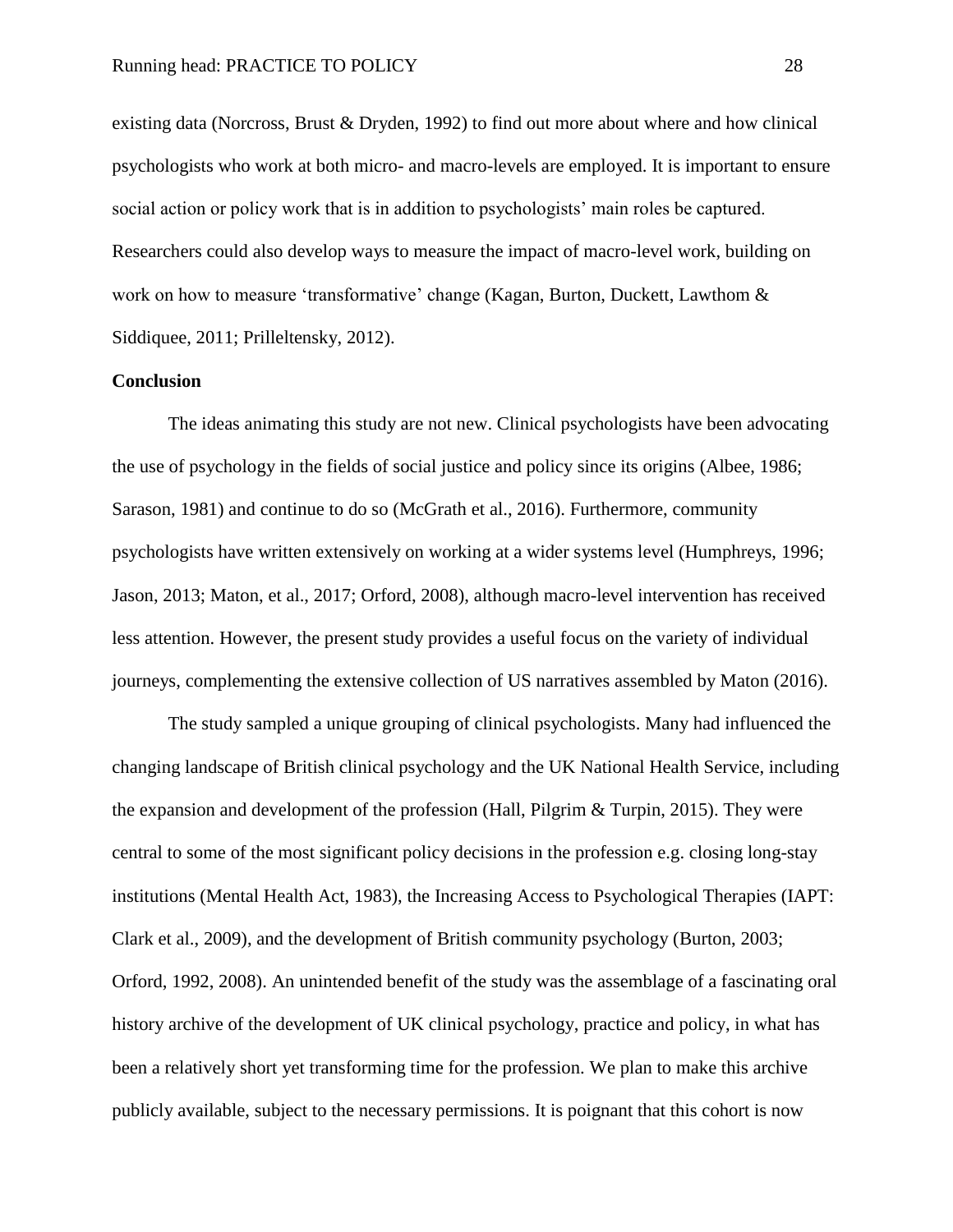making way for another generation of psychologists, so it is important that their accounts be preserved. We hope that their voices will inspire this next generation, who are currently setting out on their own professional journeys.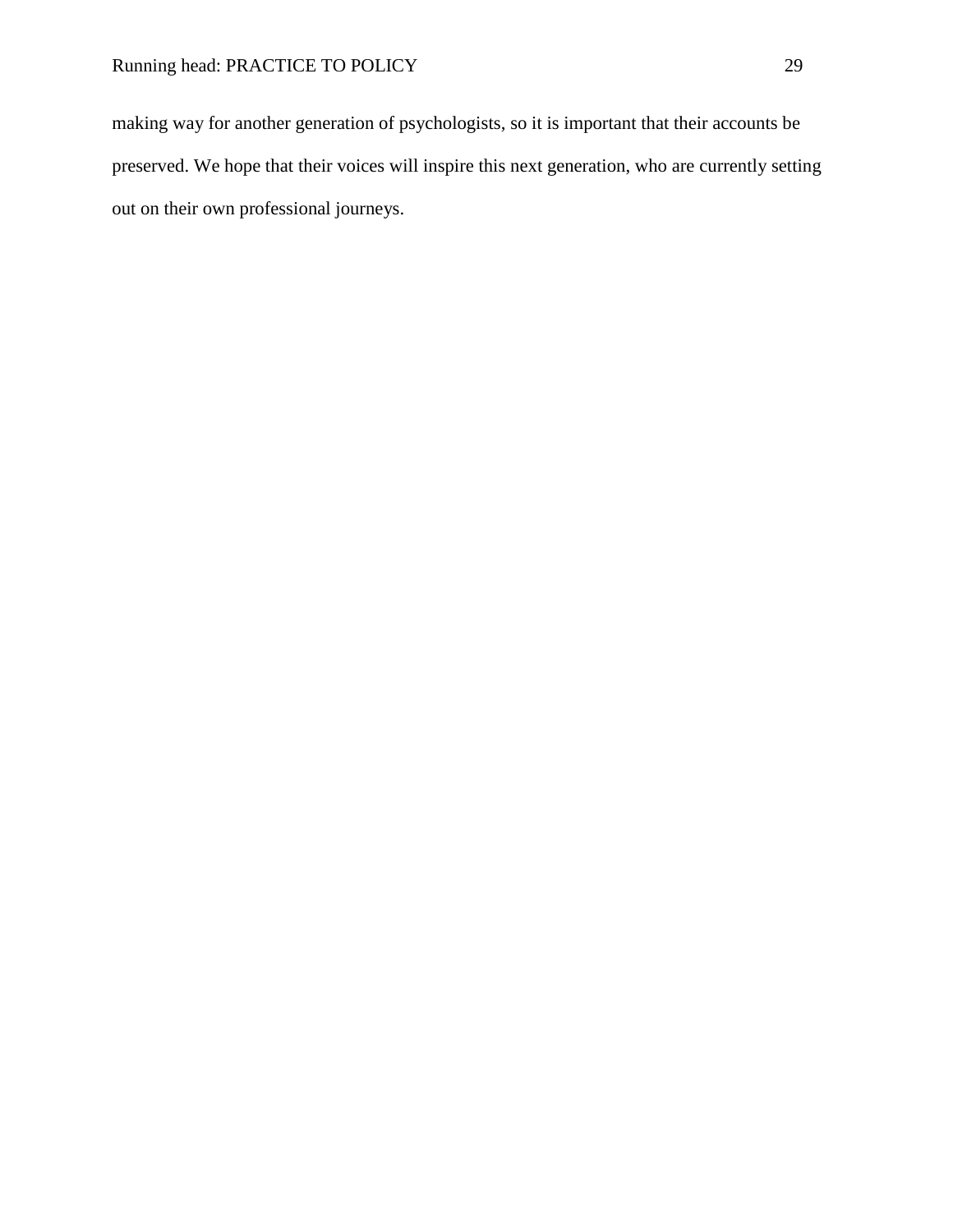### **References**

- Albee, G. W. (1986). Toward a just society: Lessons from observations on the primary prevention of psychopathology. *American Psychologist*, *41*, 891-898. doi:10.1037/0003- 066X.41.8.891
- Allen, D. (2013). Walk on the wild side: gang members need help too: Charlie Alcock has reinvented ways of offering therapy to young people who notoriously do not engage with mainstream services. *Mental Health Practice, 16*(9), 6-7.
- Barker, C., Pistrang, N., & Elliott, R. (2016). *Research methods in clinical psychology: an introduction for students and practitioners* (3rd ed.). New York: Wiley.
- Barr, B., Kinderman, P., & Whitehead, M. (2015). Trends in mental health inequalities in England during a period of recession, austerity and welfare reform 2004 to 2013. *Social Science and Medicine, 147*, 324-331. doi:10.1016/j.socscimed.2015.11.009

Benjamin Jr, L. T. (2006). *A brief history of modern psychology*. New York: Wiley-Blackwell.

- Berkman, L. F., Kawachi, I., & Glymour, M. M. (Eds.). (2014). *Social epidemiology*. New York: Oxford University Press.
- Bevan, W. (1980). On getting in bed with a lion. *American Psychologist, 35*, 779-789. doi:10.1037/0003-066X.35.9.779
- Braun, V., & Clarke, V. (2006). Using thematic analysis in psychology. *Qualitative Research in Psychology, 3*, 77-101. doi:10.1191/1478088706qp063oa

Bronfenbrenner, U. (1979). *The ecology of human development*. Harvard University Press.

Burnes, T. R., & Singh, A. A. (2010). Integrating social justice training into the practicum experience for psychology trainees: Starting earlier. *Training and Education in Professional Psychology, 4*, 153-162. doi:10.1037/a0019385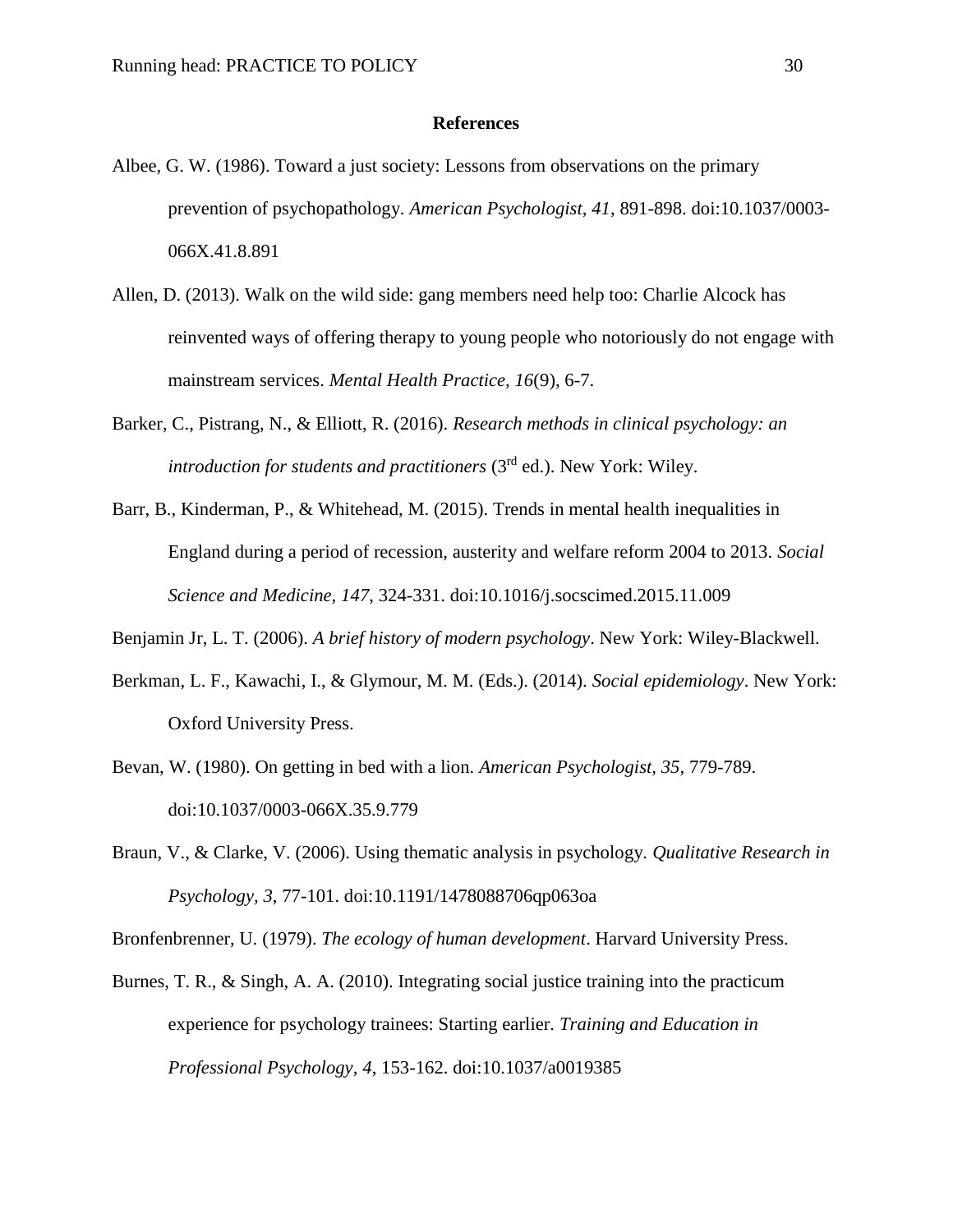Burton, M. (2008). Societal case formulation. Retrieved from:

[http://www.academia.edu/1745654/Societal\\_case\\_formulation](http://www.academia.edu/1745654/Societal_case_formulation)

- Burton, M. (2013). In and against social policy. *Global Journal of Community Psychology Practice, 4*(2).
- Burton, M., & Kagan, C. (2003). Community psychology: why this gap in Britain. *History and Philosophy of Psychology, 4*(2), 10-23.
- Burton, M., Kagan, C., Boyle, S., & Harris, C. (2007). *History of community psychology in the UK*. London: Palgrave.
- Carr, E. R., & Miller, R. (2017). Expanding our reach: Increasing the role of psychologists in public and community mental health. *Psychological Services*, *14*, 352-360. doi:10.1037/ser0000094
- Chu, J. P., Emmons, L., Wong, J., Goldblum, P., Reiser, R., Barrera, A. Z., & Byrd-Olmstead, J. (2012). The Public Psychology Doctoral Training Model: Training clinical psychologists in community mental health competencies and leadership. *Training and Education in Professional Psychology, 6*, 76-83. doi:10.1037/a0028834
- Clark, D. M., Layard, R., Smithies, R., Richards, D. A., Suckling, R., & Wright, B. (2009). Improving access to psychological therapy: Initial evaluation of two UK demonstration sites. *Behaviour Research and Therapy, 47*, 910-920. doi;10.1016/j.brat.2009.07.010
- Doran, A., & Carr, A. (1996). Clinical psychologists' roles. *Irish Journal of Psychology, 17*(3), 228-240. doi:10.1080/3033910.1996.10558104
- Fischer, C.T. (2009). Bracketing in qualitative research: conceptual and practical matters. *Psychotherapy Research, 19*, 583-590. doi:10.1080/10503300902798375
- Friedli, L. (2009). *Mental health, resilience and inequalities*. Copenhagen: World Health Organization Regional Office for Europe.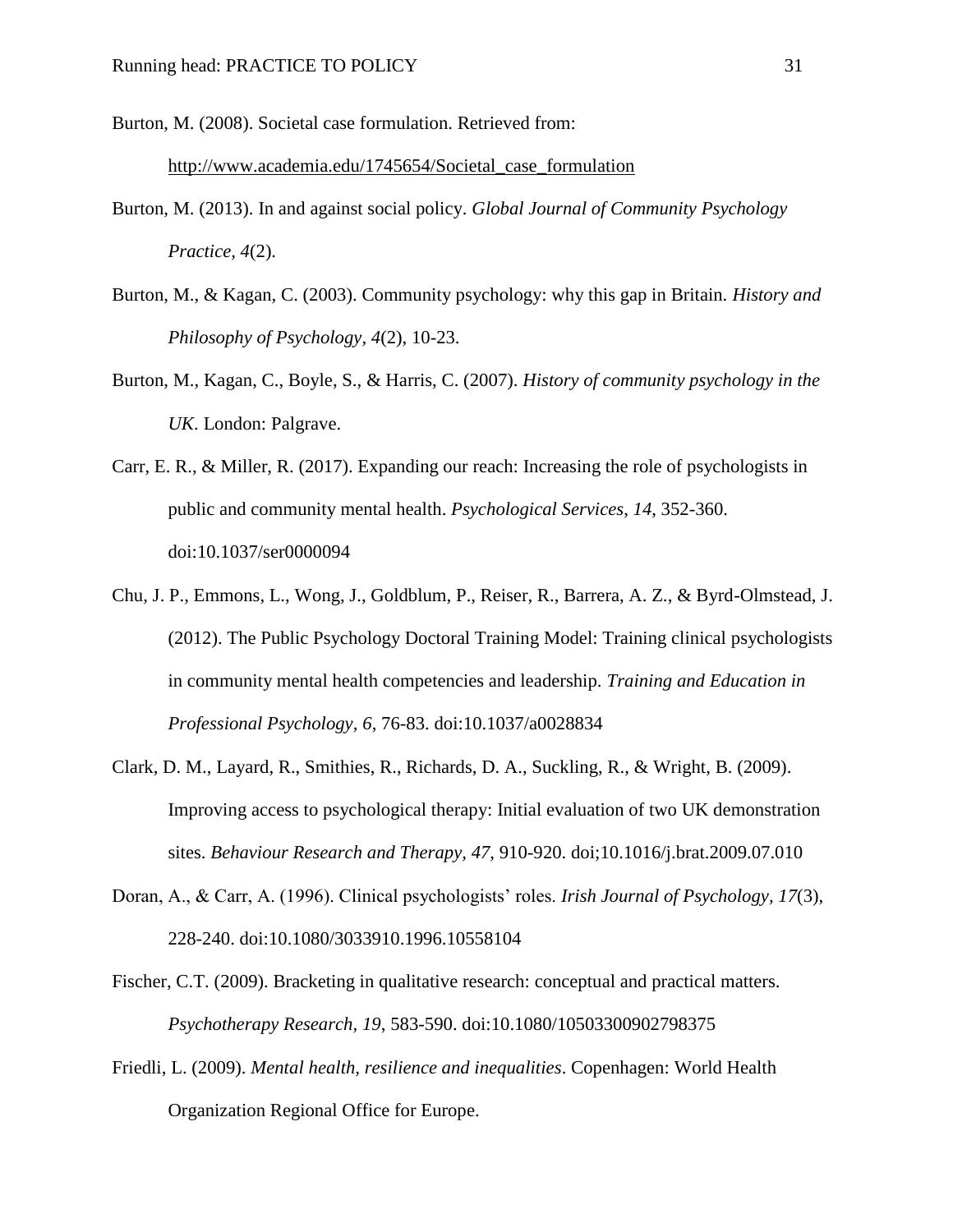- Garrison, E. G., DeLeon, P. H., & Smedley, B. D. (2017). Psychology, public policy, and advocacy: Past, present, and future. *American Psychologist*, *72*, 737-752. doi:10.1037/amp0000209
- Hage, S. M., & Kenny, M. E. (2009). Promoting a social justice approach to prevention: Future directions for training, practice, and research. *Journal of Primary Prevention, 30*, 75-87. doi:10.1007/s10935-008-0165-5
- Hall, J., Pilgrim, D., Turpin, G. (2015). *Clinical psychology in Britain: Historical perspectives.* Leicester, UK: British Psychological Society.
- Harper, D. (2015). Psychologists against austerity. *Psychologist, 28*(3), 172.
- Harris, C. (2014). The impact of austerity on a British council estate. *Psychologist, 27*(4), 40-43.
- Holland, S. (2006). From social abuse to social action: A neighbourhood psychotherapy and social action project for women. In J.M Ussher & P. Nicolson &, (Eds.), *Gender Issues in Clinical Psychology* (pp.68-77). London: Routledge.
- Hosticka, C. J., Hibbard, M., & Sundberg, N. D. (1983). Improving psychologists' contributions to the policymaking process. *Professional Psychology: Research and Practice, 14*, 374- 385. doi:10.1037/0735-7028.14.3.374
- Humphreys, K. (1996). Clinical psychologists as psychotherapists: history, future, and alternatives. *American Psychologist, 51*, 190-197. doi:10.1037/0003-066X.51.3.190
- Humphreys, K. (2003). *Circles of recovery: Self-help organizations for addictions*. Cambridge University Press.
- Humphreys, K., & Piot, P. (2012). Scientific evidence alone is not sufficient basis for health policy. *BMJ, 344*, e1316. doi:10.1136/bmj.e1316

Jason, L. (2013). *Principles of social change*. New York: Oxford University Press.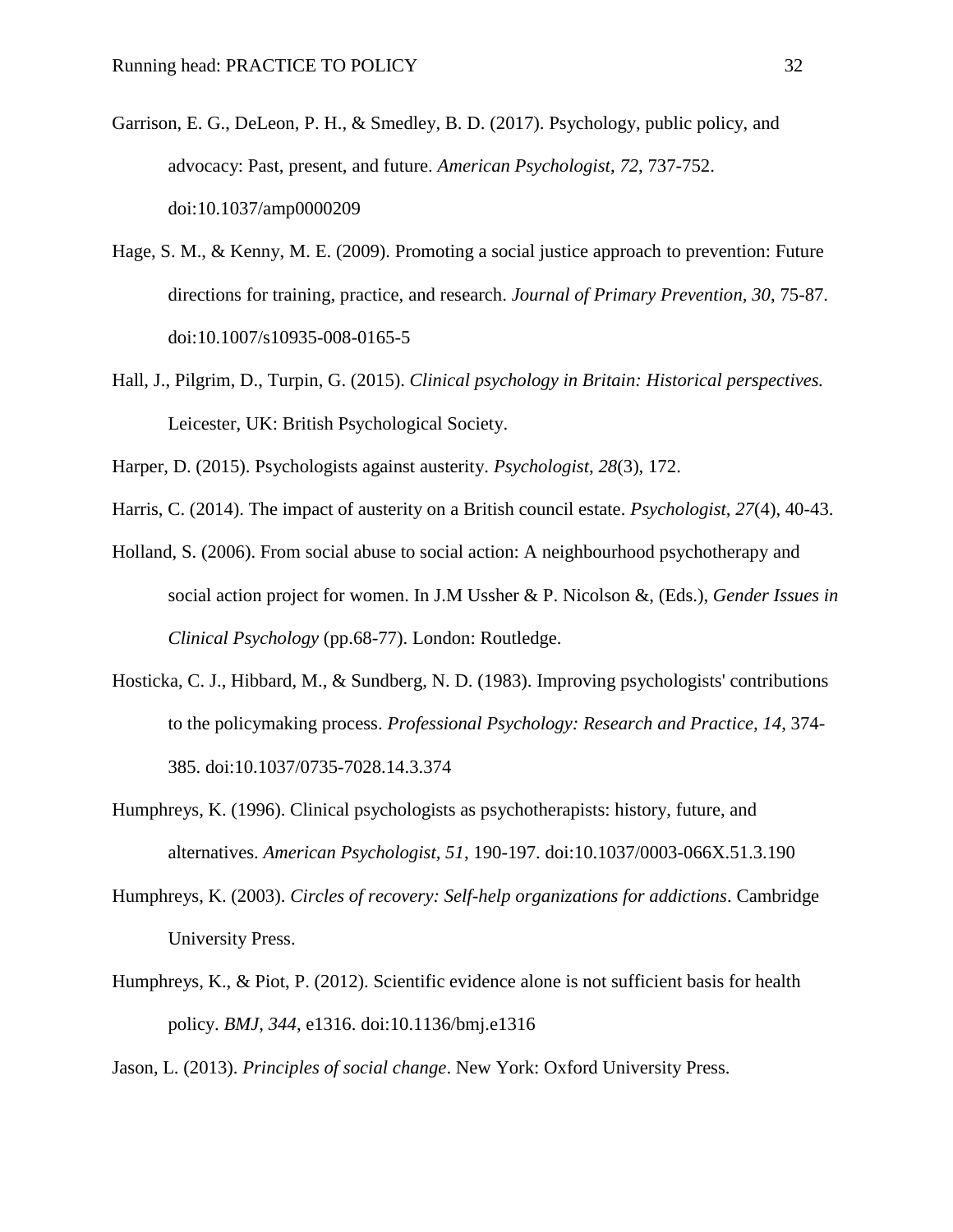- Jex, S. M., & Britt, T. W. (2014). *Organizational psychology: A scientist-practitioner approach*. John Wiley & Sons.
- Kagan, C., Burton, M., Duckett, P., Lawthom, R., & Siddiquee, A. (2011). *Critical community psychology*. Chichester, UK: Blackwell.
- Kelly, J. G., & Song, A. V. (2016). *Community psychology in practice: An oral history through the stories of five community psychologists*. New York: Routledge.
- Kingdon, J. W. (2003). *Agendas, alternatives, and public policies* (2<sup>nd</sup> ed.). New York: Longman.
- Levine, M., Perkins, D.D., & Perkins, D.V. (2005). *Principles of community psychology: Perspectives and applications* (3<sup>rd</sup> ed.). New York: Oxford University Press.
- McGrath, L., Walker, C., & Jones, C. (2016). Psychologists Against Austerity: mobilising psychology for social change. *Critical and Radical Social Work*, *4*, 409-413. doi:10.1332/204986016X14721364317537
- Marmot, M. (2015). *Fair society, healthy lives: a strategic review of health inequalities in England post-2010*. Downloaded from www.instituteofhealthequity.org
- Maton, K. I. (2016). *Influencing social policy: Applied psychology serving the public interest*. New York: Oxford University Press.
- Maton, K. I., Humphreys, K., Jason, L. A., & Shinn, B. (2016). Community psychology in the policy arena. In M.A. Bond, I. Serrano-Garcia, C. B. Keys, & M. Shinn (Eds.), *APA Handbook of Community Psychology*, Volume 2. (pp. 275-296). Washington D.C.: American Psychological Association. doi:10.1037/14954-016

Mental Health Act (1983). Retrieved from

[https://www.legislation.gov.uk/ukpga/1983/20/contents.](https://www.legislation.gov.uk/ukpga/1983/20/contents)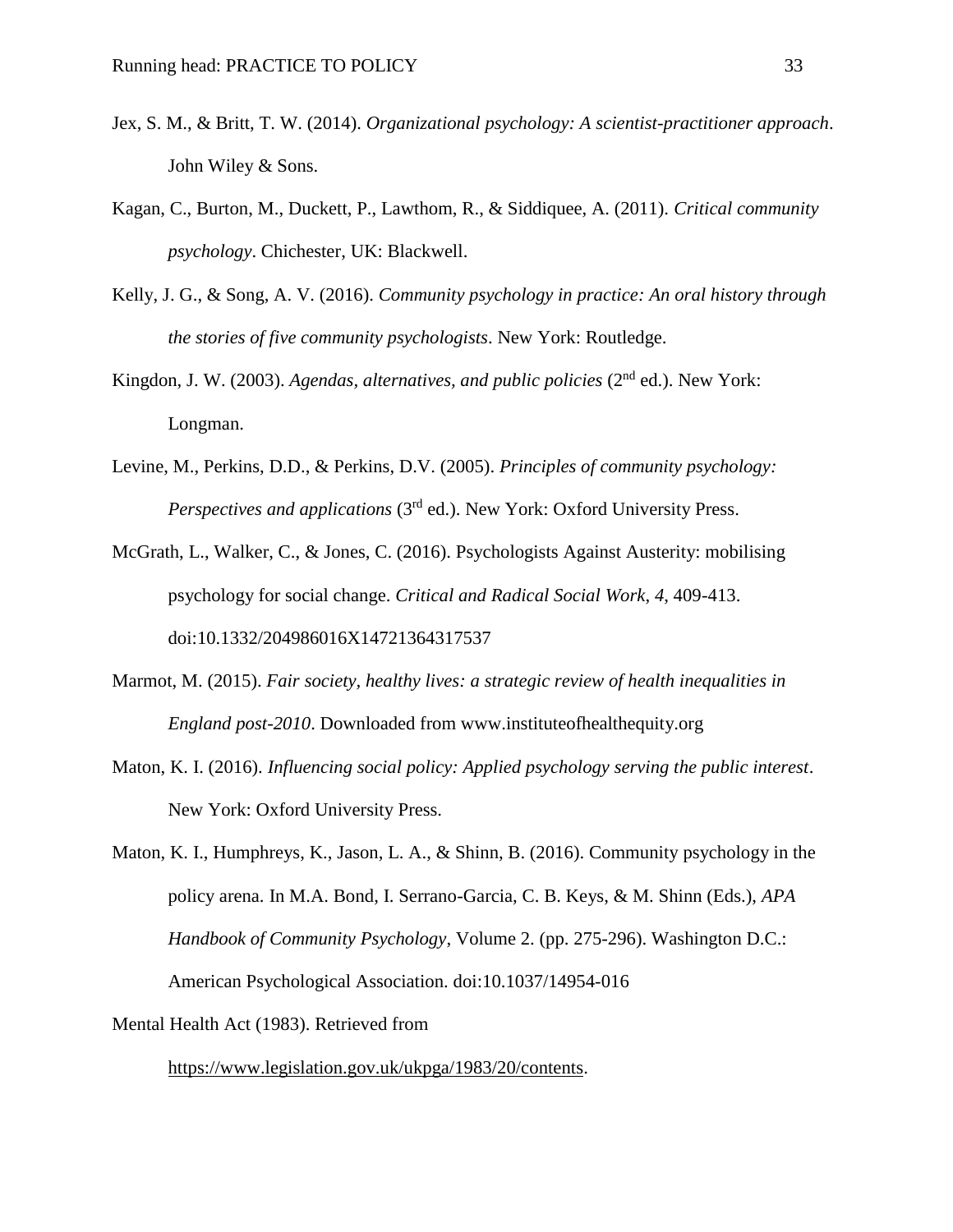- Michie, S. (2008). Designing and implementing behaviour change interventions to improve population health. *Journal of Health Services Research & Policy, 13*(3), 64-69. doi:10.1258/jhsrp.2008.008014
- Mittler, P. (2010). *Thinking globally acting locally: a personal journey*. Milton Keynes, UK: AuthorHouse.
- Nelson, G. (2013). Community psychology and transformative policy change in the neo-liberal era. *American Journal of Community Psychology, 52*, 211- 223. doi:10.1007/s10464-013- 9591-5
- Nelson, G., Kloos, B., & Ornelas, J. (2014). *Community psychology and community mental health: towards transformative change*. New York: Oxford University Press.
- Nelson, G., & Prilleltensky, I. (2005) *Community psychology: In pursuit of liberation and wellbeing*. London, UK: Palgrave Macmillan.
- Norcross, J. C., Brust, A. M., & Dryden, W. (1992). British clinical psychologists: II. Survey findings and American comparisons. *Clinical Psychology Forum, 40*, 25-29.
- Norcross, J. C., & Karpiak, C. P. (2012). Clinical psychologists in the 2010s: 50 years of the APA Division of Clinical Psychology. *Clinical Psychology: Science and Practice, 19*, 1- 12.doi:10.1111/j.1468-2850.2012.01269.x
- Norcross, J. C., Karpiak, C. P., & Santoro, S. O. (2005). Clinical psychologists across the years: The division of clinical psychology from 1960 to 2003. *Journal of Clinical Psychology, 61*(12), 1467-1483. doi:10.1002/jclp.20135
- Orford, J. (1992). *Community Psychology: Theory and Practice*: Chichester, UK: Wiley.
- Orford, J. (2008). *Community psychology: Challenges, controversies and emerging consensus*: Chichester, UK: Wiley.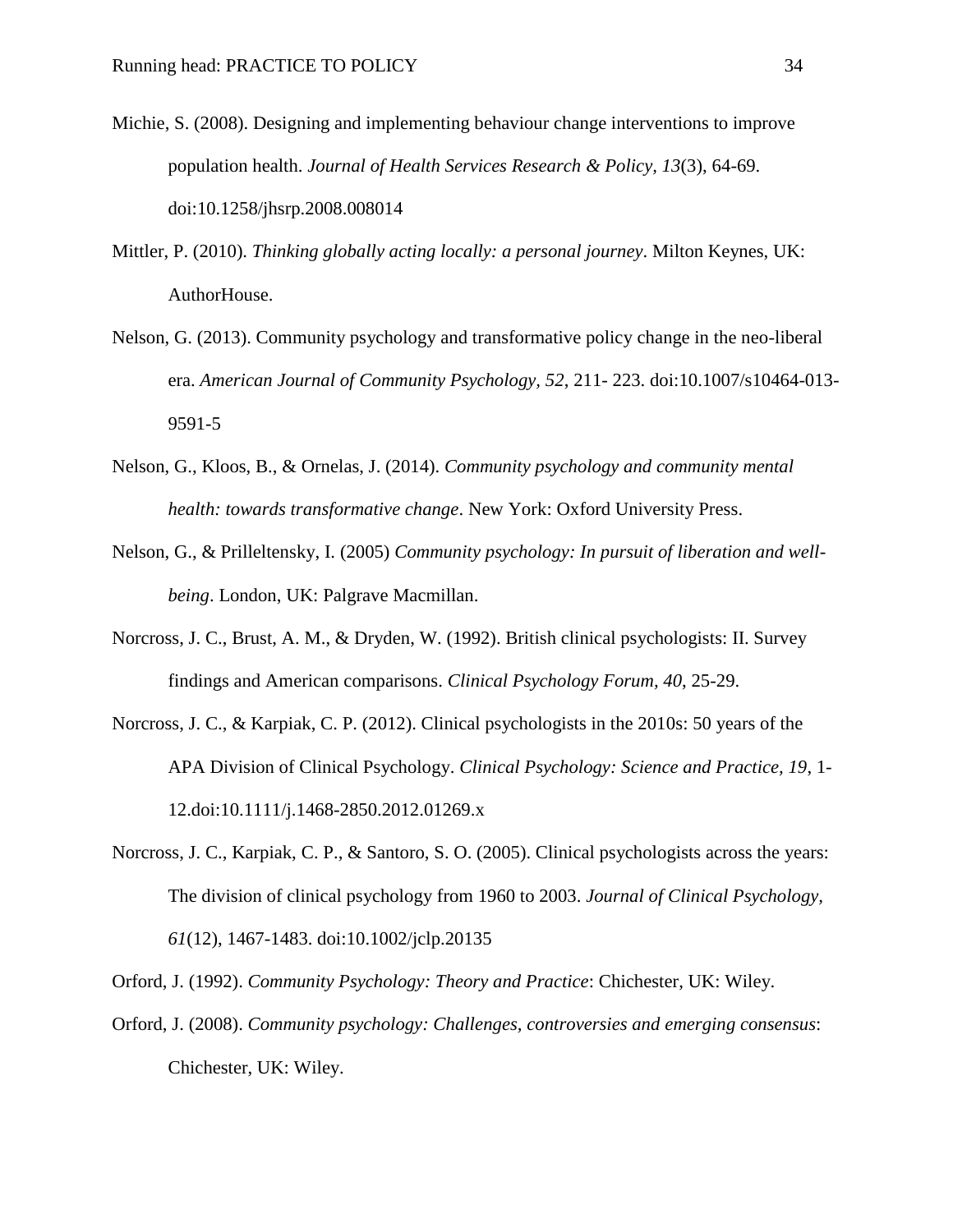- Phillips, D. A. (2000). Social policy and community psychology. In *Handbook of community psychology* (pp. 397-419). Springer, Boston, MA.
- Pickett, K. E., & Wilkinson, R. G. (2010). Inequality: an under-acknowledged source of mental illness and distress. *British Journal of Psychiatry, 197*(6), 426- 428. doi:10.1192/bjp.bp.109.072066
- Pilgrim, D. (2010). British clinical psychology and society. *Psychology Learning & Teaching, 9*(2), 8-12. doi:10.2304/plat.2010.9.2.8

Pilgrim, D., & Treacher, A. (1992). *Clinical psychology observed*. London: Routledge.

- Prilleltensky, I. (2012). Wellness as fairness. *American Journal of Community Psychology, 49*, 1- 21. doi:10.1007/s10464-011-9448-8
- Prilleltensky, I., & Nelson, G. (2002). *Doing psychology critically: Making a difference in diverse settings*. Palgrave Macmillan.
- Rappaport, J. (1977). *Community psychology: Values, research, and action*. New York: Holt, Rinehart, & Winston.
- Ratts, M. J. (2009). Social justice counseling: Toward the development of a fifth force among counseling paradigms. *Journal of Humanistic Counseling, 48*, 160-172. doi:10.1002/j.2161-1939.2009.tb00076.x
- Ratts, M. J., Toporek, R. L., & Lewis, J. A. (2010). *ACA advocacy competencies: A social justice framework for counselors*. Alexandria, VA: American Counseling Association.
- Richardson, A. (2015). The historical, political and NHS Context. In: J. Hall, D. Pilgrim, G. Turpin (Eds.), *Clinical psychology in Britain: historical perspectives* (pp. 80-92). Leicester, UK: British Psychological Society.
- Roth, A. D., & Pilling, S. (2008). Using an evidence-based methodology to identify the competences required to deliver effective cognitive and behavioural therapy for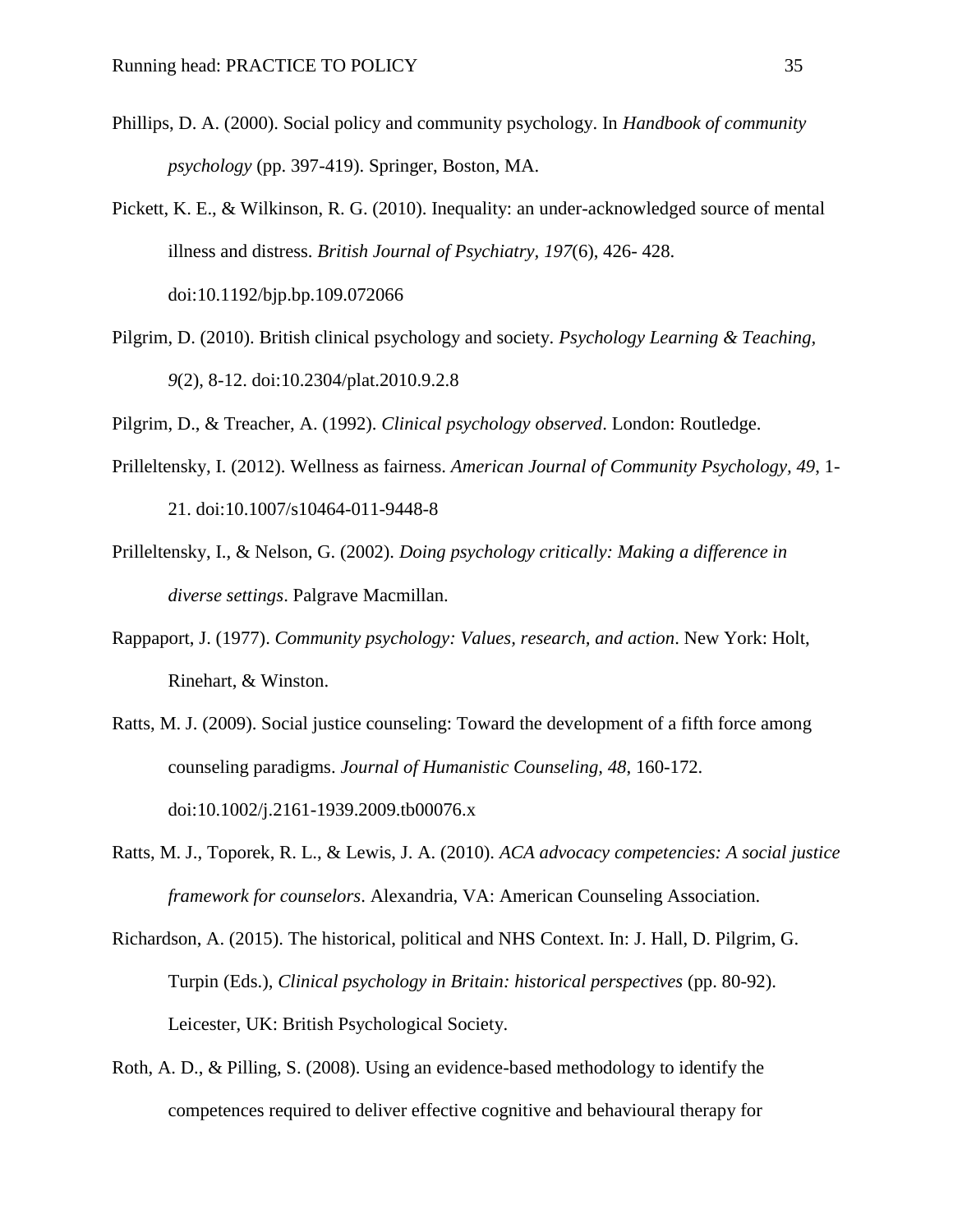depression and anxiety disorders. *Behavioural and Cognitive Psychotherapy, 36*, 129- 147. doi:10.1017/S1352465808004141

- Sarason, S. B. (1981). An asocial psychology and a misdirected clinical psychology. *American Psychologist, 36*, 827-836. doi:10.1037/0003-066X.36.8.827
- Schmidt, C. K., & Nilsson, J. E. (2005). Social justice advocacy among graduate students in counseling: An initial exploration. *Journal of College Student Development, 46*, 267-279. doi:10.1353/csd.2005.0030
- Shinn, M. (2007). Waltzing with a monster: Bringing research to bear on public policy. *Journal of Social Issues, 63*, 215-231. doi:10.1111/j.1540-4560.2007.00505.x
- Simon, L. J. (1970). The political unconscious of psychology: clinical psychology and social change. *Professional Psychology, 1*, 331-341. doi:10.1037/h0029708
- Singh, A. A., Hofsess, C. D., Boyer, E. M., Kwong, A., Lau, A. S., McLain, M., & Haggins, K. L. (2010). Social justice and counseling psychology: Listening to the voices of doctoral trainees. *The Counseling Psychologist, 38*, 766-795. doi:10.1177/0011000010362559
- Sternberg, R. J., Fiske, S. T., & Foss, D. J. (Eds.). (2016). *Scientists making a difference*. New York: Cambridge University Press. doi:10.1017/CBO9781316422250
- Toporek, R. L., Lewis, J. A., & Crethar, H. C. (2009). Promoting systemic change through the ACA advocacy competencies. *Journal of Counseling and Development, 87*, 260-268. doi:10.1002/j.1556-6678.2009.tb00105.x

Tseng, V. (2012). The uses of research in policy and practice. *Social Policy Report, 26*(2), 1-24.

Witmer, L. (1907/1996). Clinical psychology: Reprint of Witmer's 1907 article. *American Psychologist, 51*, 248-251. doi:10.1037/0003-066X.51.3.248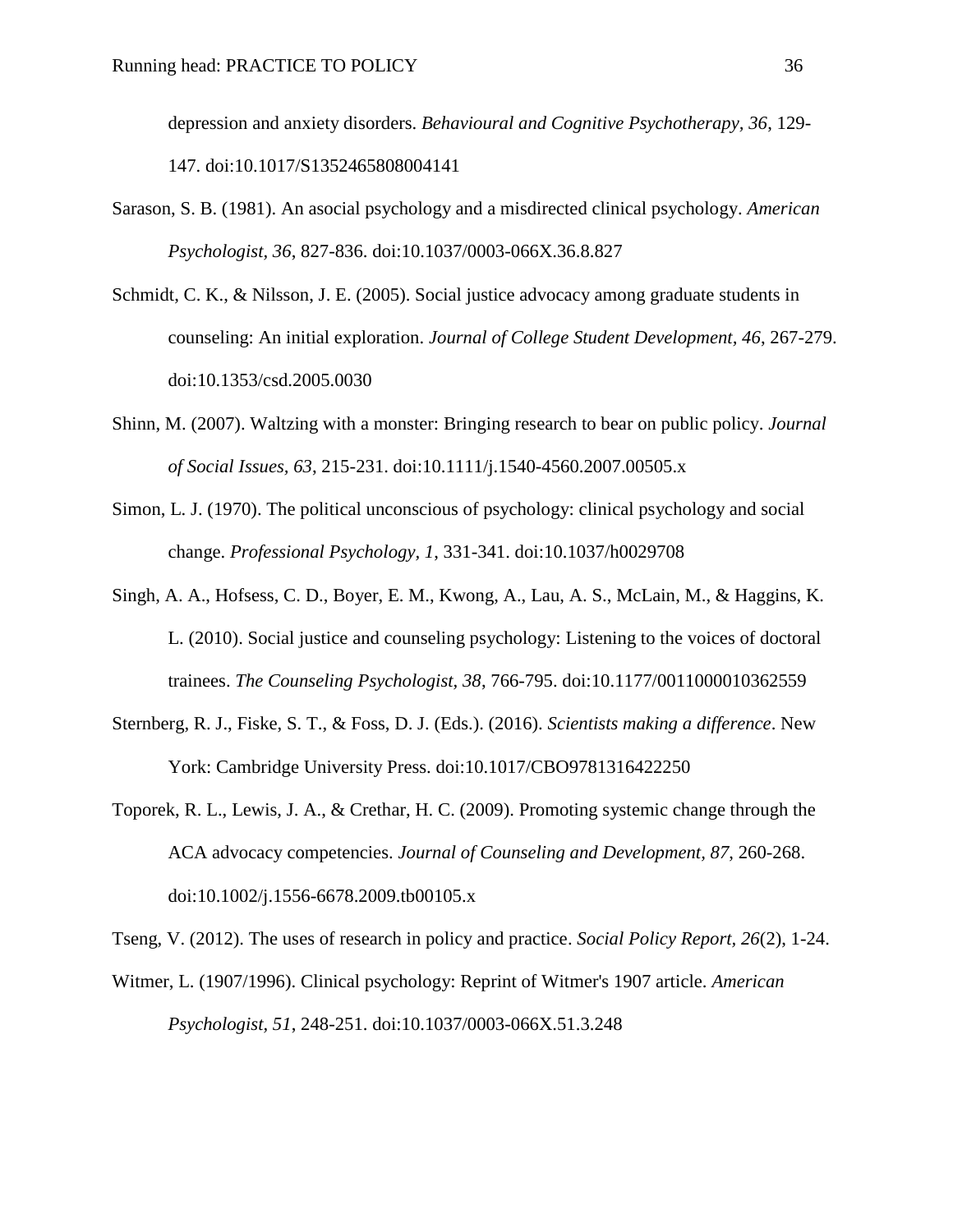Zlotowitz, S., Barker, C., Moloney, O., & Howard, C. (2016). Service users as the key to service change? The development of an innovative intervention for excluded young people. *Child and Adolescent Mental Health, 21*, 102-108. doi:10.1111/camh.12137